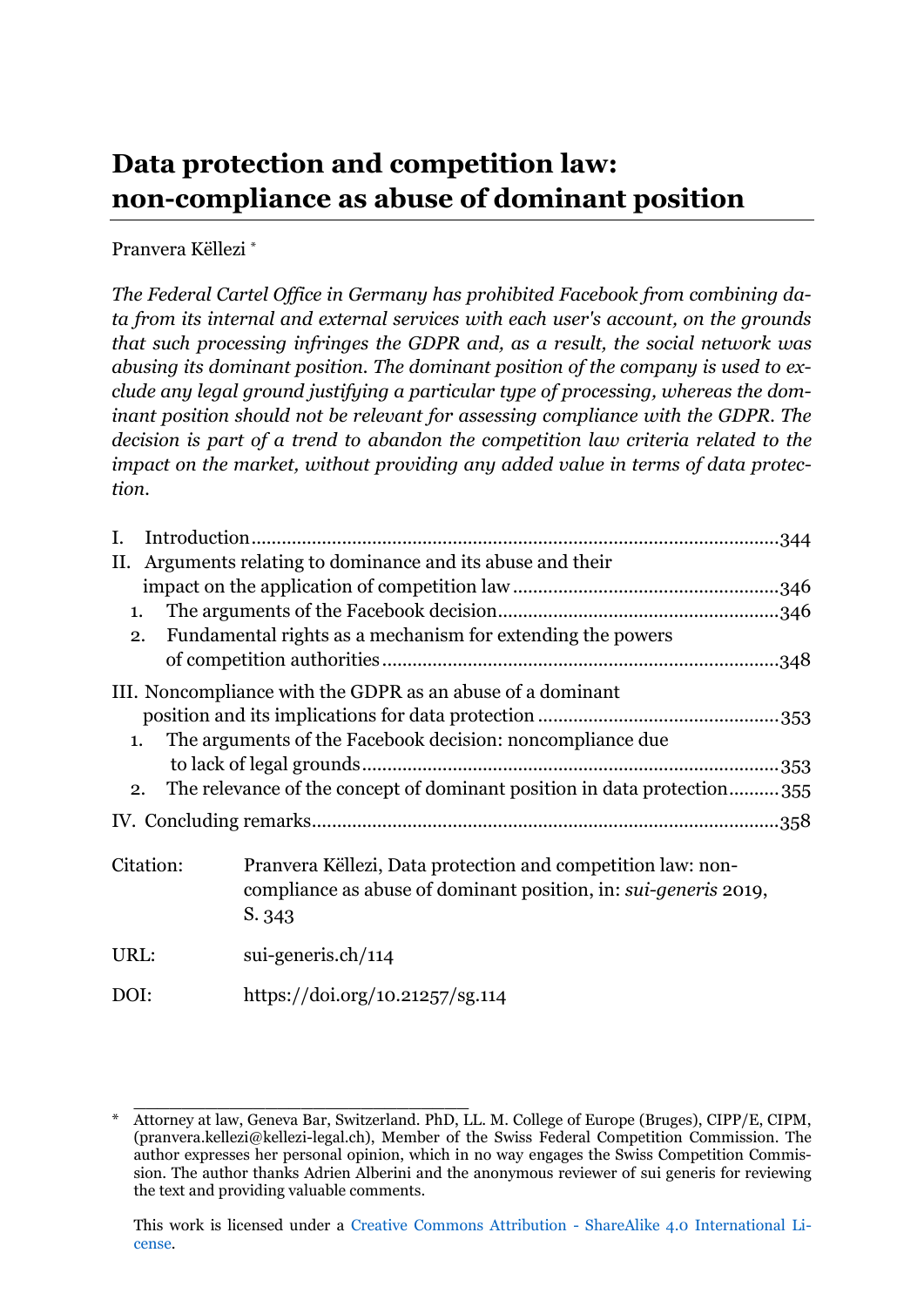# **I. Introduction**

- <span id="page-1-1"></span>In February 2019, after three years of investigation, the Federal Cartel Office in Germany (hereinafter *Bundeskartellamt*), prohibited Facebook from assigning data from internal and external services to each user's account,<sup>1</sup> on the grounds that such processing was contrary to the [GDPR.](https://perma.cc/RX8Z-3CYS) <sup>2</sup> The terms of use and privacy notices were considered insufficient to obtain users' consent as they condition the use of the social media service on the integration of user data collected by other internal services such as WhatsApp and Instagram, as well as data collected by publishers or external advertisers. The combination of data remains possible only with the user's consent. **1**
- <span id="page-1-0"></span>The Düsseldorf Higher Regional Court (hereinafter also OLG Düsseldorf) ordered the suspensive effect in August 2019.<sup>3</sup> Corrective measures ordered by the Bundeskartellamt are thus suspended pending the judgment on the merits or until the suspensive effect is lifted by the Federal Court of Justice (hereinafter BGH).<sup>4</sup> In essence, the Düsseldorf Higher Regional Court concludes that the Facebook decision violates the law and that its annulment is very likely. The Court's **2**

summary examination is based on the premise that a dominant position exists. Also, it does not rule on the [GDPR](https://perma.cc/RX8Z-3CYS) infringement, which will be the subject of a full assessment on the merits. The Düsseldorf Higher Regional Court rejects the automatic finding of an abuse of a dominant position on the grounds of noncompliance with the [GDPR:](https://perma.cc/RX8Z-3CYS) the specific conditions of Article [19 of the German](https://perma.cc/2WBY-WVD8)  [Act against Restraints of Competition](https://perma.cc/2WBY-WVD8) (hereinafter «GWB» or «*Gesetz gegen Wettbewerbsbeschränkungen*») must be met to establish a competition law violation. In the opinion of the Düsseldorf Higher Regional Court, the data processing in question does not constitute an abuse of a dominant position, neither in the form of exploitation of users, nor in the form of exclusion of competitors.<sup>5</sup> The Court further points out that the decision fails to demonstrate a causal link between Facebook's dominant position and the abuse, a condition necessary to find a violation of Article [19 GWB.](https://perma.cc/2WBY-WVD8) Finally, it denies, in light of the facts presented in the Facebook decision, any situation of dependence of users on the social network that would invalidate the acceptance of the general conditions of use.

The Facebook decision orders Facebook to internally separate social media data from those collected by Instagram and WhatsApp, acquired by Facebook in 2012 and 2014, respectively. Internal separation attempts to undo, at least in Germany, acquisitions authorised without further investigation by the European Commission<sup>6</sup> or other authorities.<sup>7</sup> Facebook is **3**

\_\_\_\_\_\_\_\_\_\_\_\_\_\_\_\_\_\_\_\_\_\_\_\_\_\_\_\_ <sup>1</sup> Decision of the Bundeskartellamt [B6-22/16](https://perma.cc/TQZ8-9SCS) of 6 February 2019, Facebook (hereinafter «Facebook decision»).

<sup>2</sup> [Regulation 2016/679](https://perma.cc/36XY-QEWM) of the European Parliament and of the Council of 27 April 2016 on the protection of natural persons with regard to the processing of personal data and on the free movement of such data, and repealing [Directive 95/46](https://perma.cc/D9NP-5D94) (General Data Protection Regulation), OJ 2016 L 119, p. 1

<sup>3</sup> Decision of the OLG Düsseldorf [VI-Kart 1/19](https://perma.cc/X8NZ-EQ65) of 26 August 2019, *Facebook*.

<sup>4</sup> The Bundeskartellamt has already announced an appeal against the suspensive effect ordered by the Düsseldorf Higher Regional Court. See *Deutsche Welle* of 27 August 2019, «*[Facebook-Auflagen des](https://perma.cc/PA9M-K9W9)  [Kartellamts platzen vor Gericht](https://perma.cc/PA9M-K9W9)*»*.*

<sup>5</sup> Decision of the OLG Düsseldorf, *[Facebook](https://perma.cc/X8NZ-EQ65)* (n. [3\)](#page-1-0), p. 32.

<sup>6</sup> European Commission Decision [M.7217](https://perma.cc/2U66-2E48) of 3 October 2014, (Facebook/ WhatsApp).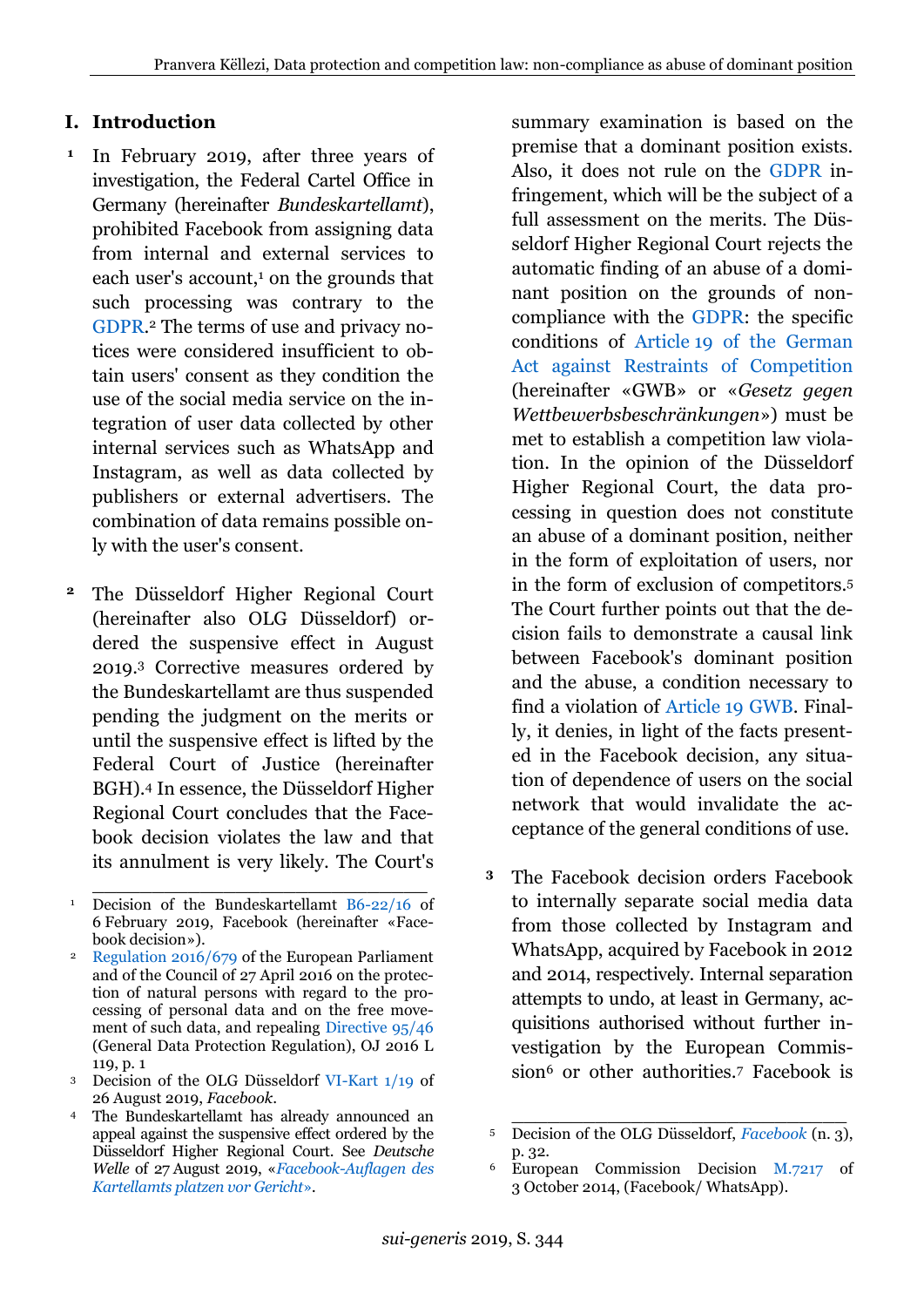the subject of political discussions, particularly in the United States, with some commentators specifically suggesting dismantling along the WhatsApp and Instagram service lines.<sup>8</sup> Moreover, the FTC is currently investigating Facebook's acquisitions.<sup>9</sup>

- Although the Bundeskartellamt's investi-**4** gation began before the Cambridge Analytica case, the decision will also be commented on in terms of the impact of new technologies on society. Internet governance is a major issue. In Europe, global internet players have been the subject of several decisions based on data protection laws,<sup>10</sup> consumer laws<sup>11</sup> and laws against unfair general conditions.<sup>12</sup> The Irish Data Protection Commission,
- $\overline{a}$ <sup>7</sup> Decision of the OFT (United Kingdom) [ME/5525/12](https://perma.cc/M2X9-AK63) of 14 August 2012, *Anticipated acquisition by Facebook Inc of Instagram Inc*.
- <sup>8</sup> *The Verge* of July 26, 2019, «*[Facebook co](https://perma.cc/C6UK-FFVU)[founder aids FTC in antitrust investigation](https://perma.cc/C6UK-FFVU)*»; *The Verge* of September 4, 2018, «*[It's time to](https://perma.cc/ULJ6-GFUH)  [break up Facebook 'Start by breaking off](https://perma.cc/ULJ6-GFUH)  [WhatsApp and Instagram!](https://perma.cc/ULJ6-GFUH)*».
- <sup>9</sup> *Wall Street Journal* of August 1, 2019, «*[FTC An](https://perma.cc/6YVG-XW35)[titrust Probe of Facebook Scrutinizes Its Acquisi](https://perma.cc/6YVG-XW35)[tions](https://perma.cc/6YVG-XW35)*».
- Facebook was fined  $\epsilon_1$  million by the Italian data protection authority for allowing a third-party application to collect data from Facebook users and their friends (decision [9121486](https://perma.cc/LHV7-2THY) of 14 June 2019 against Facebook Ireland and Facebook Italy). Google was fined 50 million euros by the CNIL for violating the principle of transparency and the obligation of legal basis (deliberation n[°SAN-2019-001](https://perma.cc/RWV8-KQHZ) of 21 January 2019 imposing a pecuniary penalty on GOOGLE LLC).
- <sup>11</sup> Facebook was fined  $\epsilon$ 10 million by AGCM in Italy for violating the consumer code, including misleading information and aggressive business practices (decision [PS11112, nr 27432](https://perma.cc/EE7D-94BK) of 29 November 2018 against Facebook; see also the same authority's decision [PS10601, CV154](https://perma.cc/A2J2-6BHS) of 11 May 2017 against WhatsApp).
- <sup>12</sup> Several clauses of Google and Twitter's privacy policy and general terms and conditions have been found to be unfair by the French courts (TGI, judgment [14/07224](https://perma.cc/8TPM-NX59) of 12 February 2019, *UFC-Que Choisir/Google Inc*; TGI, judgment of 7 August 2018, *UFC-Que Choisir/TWITTER Inc*).

the lead authority competent to take action against Facebook under [Article](https://perma.cc/WT8P-AV8H) 56 [GDPR,](https://perma.cc/WT8P-AV8H) has announced the forthcoming closure of several investigations against Facebook, WhatsApp and Instagram.<sup>13</sup>

- In this context of increasing regulatory **5** density, the question arises as to what the contribution of competition law to the fundamental right of individuals to data protection is. Should it be used to ensure compliance with the [GDPR](https://perma.cc/RX8Z-3CYS) or other rules? The question here does not concern the scope of intervention of competition authorities: competition law applies concurrently to facts that may fall within the scope of other laws. The question raised by the Bundeskartellamt's intervention is that it integrates the conditions for the application of another regulation (in this case the [GDPR\)](https://perma.cc/RX8Z-3CYS) to establish the violation of competition law, and that instead of its own conditions, a violation of the [GDPR](https://perma.cc/RX8Z-3CYS) becomes a violation *per se* of competition law. In doing so, this approach offers to significantly expand the powers of competition authorities.
- At the same time, the decision's rationale incorporates dominance as a separate criterion for the application of the [GDPR,](https://perma.cc/RX8Z-3CYS) giving it a new dimension with respect to dominant undertakings. The approach followed by the Facebook decision is likely to have an influence on the application of data protection law to dominant companies by data protection authorities. **6**

<sup>13</sup> See Data Protection Commission, *Annual Report 2018*, pp. 50ff, announcing five ongoing investigations concerning Facebook Ireland and Facebook Inc., two concerning WhatsApp Ireland and one concerning Instagram (Ireland). Available at [www.dataprotection.ie.](https://www.dataprotection.ie/) See also *WSJ* of 12 August 2019, [«EU Nears Decisions in Face](https://perma.cc/7HVB-CY2Q)[book Privacy Cases».](https://perma.cc/7HVB-CY2Q)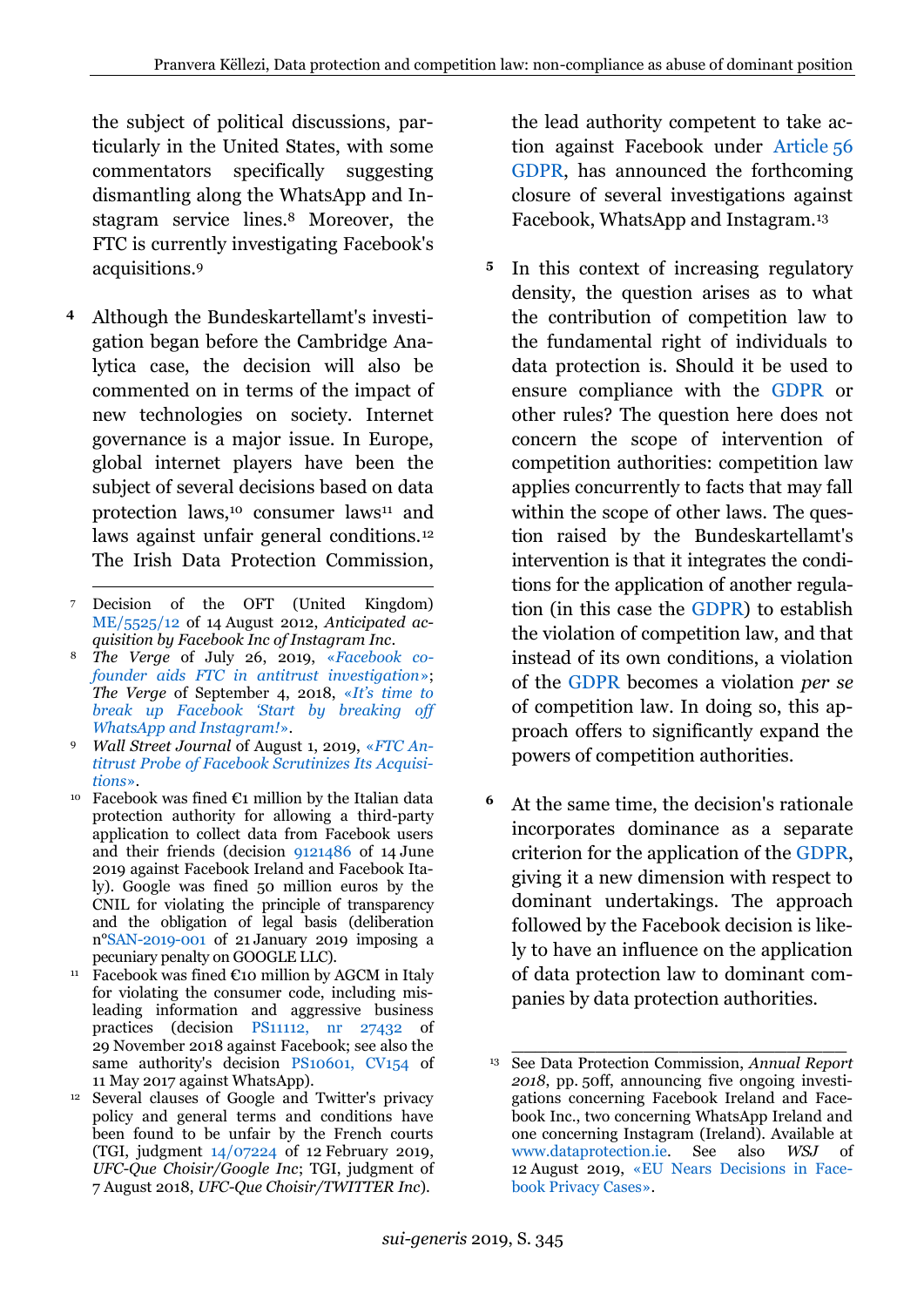- This article, therefore, examines the arguments in the Bundeskartellamt's decision, focusing on the possible impact of such arguments on competition law (Section II) and data protection law (Section III). **7**
- In each section, the main arguments of the Facebook decision in relation to competition law (section II.2) and data protection law (section III.2) will be summarised first. In a second step, these arguments will be analysed in the light of each set of rules, examining what the contributions and consequences of such arguments could be on competition law (section II.1) and data protection law (section III.1), as well as their impact on businesses. **8**
- We will also mention the main objections raised by the Düsseldorf Higher Regional Court, but we will not comment on its judgment given the summary nature of its examination. **9**

## <span id="page-3-0"></span>**II. Arguments relating to dominance and its abuse and their impact on the application of competition law**

In this section we will first summarise **10** the main arguments of the Facebook decision related to competition law (section II.1). The second part provides a critical analysis of these arguments in the light of traditional competition law criteria (section II.2). Such an analysis is justified by their impact on the development of competition law in other jurisdictions. Particular arguments based on German law will not be discussed.

## <span id="page-3-1"></span>**1. The arguments of the Facebook decision**

The Facebook decision is based solely on the German provisions on the abuse of dominant position (Article [19 para.](https://perma.cc/2WBY-WVD8) 1 [GWB\)](https://perma.cc/2WBY-WVD8).<sup>14</sup> It is explained that [Article](https://perma.cc/Z2YR-R34B) 102 [TFEU](https://perma.cc/Z2YR-R34B) does not cover the protection of fundamental rights or values protected by other laws.<sup>15</sup> However, the Bundeskartellamt's intervention is authorised under Article 3 para. [2 of Regulation](https://perma.cc/MD5U-T9AD)  [1/2003.](https://perma.cc/MD5U-T9AD) 16 **11**

# **a) Market power, market dominance and personal data**

Facebook is considered to be dominant **12**in the national social networking market for private users.<sup>17</sup> When the price of the service is zero and monetary payments are replaced by the user's attention and the marketing of its data to advertisers in the form of targeted advertising, the extent to which user data is processed is also a relevant factor in defining market power.<sup>18</sup> The decision refers to the newly introduced Article [18 para.](https://perma.cc/S3BD-D3MX) 3 letter a GWB concerning access to data as a criterion in the assessment of market power.<sup>19</sup> Since market power allows data to be pro-

\_\_\_\_\_\_\_\_\_\_\_\_\_\_\_\_\_\_\_\_\_\_\_\_\_\_\_\_ <sup>14</sup> The general clause in Art. [19 para.](https://perma.cc/2WBY-WVD8) 1 GWB reads as follows: «Abuse of a dominant position by one or more companies is prohibited.»

<sup>15</sup> [Facebook decision](https://perma.cc/E74K-MEGY) (n. [1\)](#page-1-1), para. 914.

<sup>16</sup> [Council Regulation 1/2003](https://perma.cc/PB5W-7SXW) of 16 December 2002 on the implementation of the rules on competition laid down in Articles 81 and 82 of the Treaty, OJ L 1, 4.1.2003, p. 1. For an analysis of the compatibility of the Facebook decision with [Article](https://perma.cc/M3PW-FPR5) 3 [para. 2 of Regulation 1/2003,](https://perma.cc/M3PW-FPR5) see Wils, *[The Obli](https://poseidon01.ssrn.com/delivery.php?ID=723089121105084086070004069088010023018031035064008038064102019004098089117003069094037026034111123061001010122102123012090106105082056047035124071118020113127091028060041002097005075028118111095110066083009084070016113069007109101083007071071071102&EXT=pdf)[gation for the Competition Authorities of the EU](https://poseidon01.ssrn.com/delivery.php?ID=723089121105084086070004069088010023018031035064008038064102019004098089117003069094037026034111123061001010122102123012090106105082056047035124071118020113127091028060041002097005075028118111095110066083009084070016113069007109101083007071071071102&EXT=pdf)  [Member States to Apply EU](https://poseidon01.ssrn.com/delivery.php?ID=723089121105084086070004069088010023018031035064008038064102019004098089117003069094037026034111123061001010122102123012090106105082056047035124071118020113127091028060041002097005075028118111095110066083009084070016113069007109101083007071071071102&EXT=pdf) Antitrust Law and [the Facebook Decision of the Bundeskartellamt](https://poseidon01.ssrn.com/delivery.php?ID=723089121105084086070004069088010023018031035064008038064102019004098089117003069094037026034111123061001010122102123012090106105082056047035124071118020113127091028060041002097005075028118111095110066083009084070016113069007109101083007071071071102&EXT=pdf)*, 2019.

<sup>17</sup> [Facebook decision](https://perma.cc/E74K-MEGY) (n. [1\)](#page-1-1), paras. 374 et seq.

<sup>18</sup> [Facebook decision](https://perma.cc/E74K-MEGY) (n. [1\)](#page-1-1), para. 379.

<sup>19</sup> [Facebook decision](https://perma.cc/E74K-MEGY) (n. [1\)](#page-1-1), para. 481.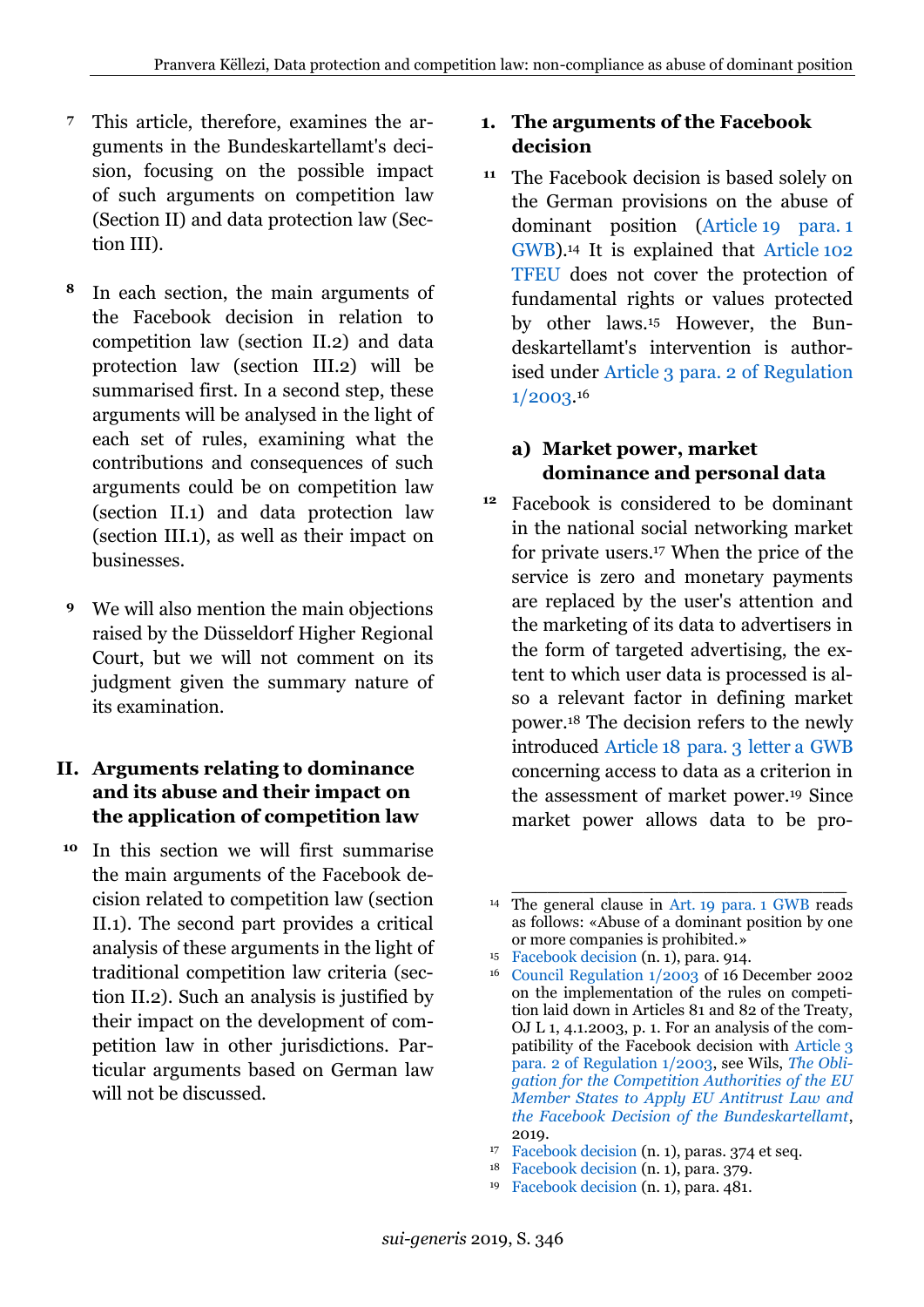cessed even against the will of users,<sup>20</sup> the scope of data processing by Facebook is not under sufficient competition constraint.<sup>21</sup> The extent of data collected and processed is such that it creates barriers to entry that cannot be challenged by competitors, except by Google.<sup>22</sup> The data actually plays an important role in the overall assessment of dominance, although the decision maintains that a large database as such is not an indication of market power.<sup>23</sup>

## **b) Privacy notices and terms of use as an abuse of a dominant position**

<span id="page-4-0"></span>According to German case law, the gen-**13** eral terms of use can constitute an abuse of a dominant position. The Facebook decision is based on the BGH's *VBL*<sup>24</sup> and *Pechstein*<sup>25</sup> judgments. In particular, the privacy notices are also likely to be considered abusive. The *Pechstein* case law is used as a basis for encompassing the protection of the fundamental rights of users with regard to personal data for the purposes of Article [19 para.](https://perma.cc/2WBY-WVD8) 1 GWB, 26 considering the provisions of the [GDPR](https://perma.cc/RX8Z-3CYS) as mandatory principles for assessing whether privacy notices are reasonable.<sup>27</sup> The Facebook decision is strongly based

\_\_\_\_\_\_\_\_\_\_\_\_\_\_\_\_\_\_\_\_\_\_\_\_\_\_\_\_

on constitutional values,<sup>28</sup> the users' right to informational self-determination, as well as the fundamental right to data protection,<sup>29</sup> and Article 8 para. [2 of the EU](https://perma.cc/G8UF-2CXB)  [Charter of Fundamental Rights.](https://perma.cc/G8UF-2CXB) 30

After incorporating the principles of the **14** [GDPR](https://perma.cc/RX8Z-3CYS) as a condition for the application of Article [19 para.](https://perma.cc/2WBY-WVD8) 1 GWB, the assessment of abuse is carried out exclusively by applying these principles (see section III[.1](#page-10-0) below).

## **c) GDPR infringement as a manifestation of market power**

According to the Facebook decision, the **15**terms of use and privacy notices constitute an abuse of a dominant position because they are a manifestation of market power. The assessment of causality between market power and abuse is limited to the finding that there is no requirement of causation. With reference to the above-mentioned BGH judgments, it is explained that the requirement that the abuse must be the manifestation of market power is a sufficient condition and not a necessary one. In addition, the concept of «normative causality» (*normative Kausalität*) makes causality examination superfluous. In considering normative causation, the Facebook decision refers only to the situation of the addressee<sup>31</sup> (i.e. Facebook's dominant position) and the violation of the users' right to self-determination as a manifestation of that dominant position.<sup>32</sup>

\_\_\_\_\_\_\_\_\_\_\_\_\_\_\_\_\_\_\_\_\_\_\_\_\_\_\_\_

<sup>31</sup> [Facebook decision](https://perma.cc/E74K-MEGY) (n. [1\)](#page-1-1), para. 875.

<sup>20</sup> [Facebook decision](https://perma.cc/E74K-MEGY) (n. [1\)](#page-1-1), para. 385.

<sup>21</sup> [Facebook decision](https://perma.cc/E74K-MEGY) (n. [1\)](#page-1-1), para. 386.

<sup>22</sup> [Facebook decision](https://perma.cc/E74K-MEGY) (n. [1\)](#page-1-1), para. 482.

<sup>&</sup>lt;sup>23</sup> [Facebook decision](https://perma.cc/E74K-MEGY)  $(n, 1)$  $(n, 1)$ , para. 482, referring to the joint document of the French Competition Authority and the Bundeskartellamt on competition law and data, May 2016.

<sup>24</sup> Judgment of the BGH [KZR 47/14](http://juris.bundesgerichtshof.de/cgi-bin/rechtsprechung/document.py?Gericht=bgh&Art=en&nr=77833&pos=0&anz=1) of 24 January 2017, *VBL-Gegenwert II*; Judgment of the BGH [KZR 58/11](http://juris.bundesgerichtshof.de/cgi-bin/rechtsprechung/document.py?Gericht=bgh&Art=en&nr=66030&pos=0&anz=1) of 6 November 2013, *VBL-Gegenwert*.

<sup>&</sup>lt;sup>25</sup> Judment of the BGH KZR  $6/15$  of 7 June 2016, *Pechstein*; Judgment of the OLG München U [1110/14](https://perma.cc/VSB6-MNDT) of 15 January 2015, Kart, *Pechstein*.

<sup>26</sup> [Facebook decision](https://perma.cc/E74K-MEGY) (n. [1\)](#page-1-1), paras. 526 et seq.

<sup>27</sup> [Facebook decision](https://perma.cc/E74K-MEGY) (n. [1\)](#page-1-1), para. 534.

<sup>28</sup> Se[e Facebook decision](https://perma.cc/E74K-MEGY) (n. [1\)](#page-1-1), paras. 526 et seq.

<sup>29</sup> Se[e Facebook decision](https://perma.cc/E74K-MEGY) (n. [1\)](#page-1-1), para. 529.

<sup>30</sup> Official Journal of the European Union [OJ 2012](https://perma.cc/LK2Y-WFJB)  [C 326,](https://perma.cc/LK2Y-WFJB) p. 391. See [Facebook decision](https://perma.cc/E74K-MEGY) (n. [1\)](#page-1-1), paras. 529 and 664.

<sup>32</sup> [Facebook decision](https://perma.cc/E74K-MEGY) (n. [1\)](#page-1-1), paras. 876 et seq.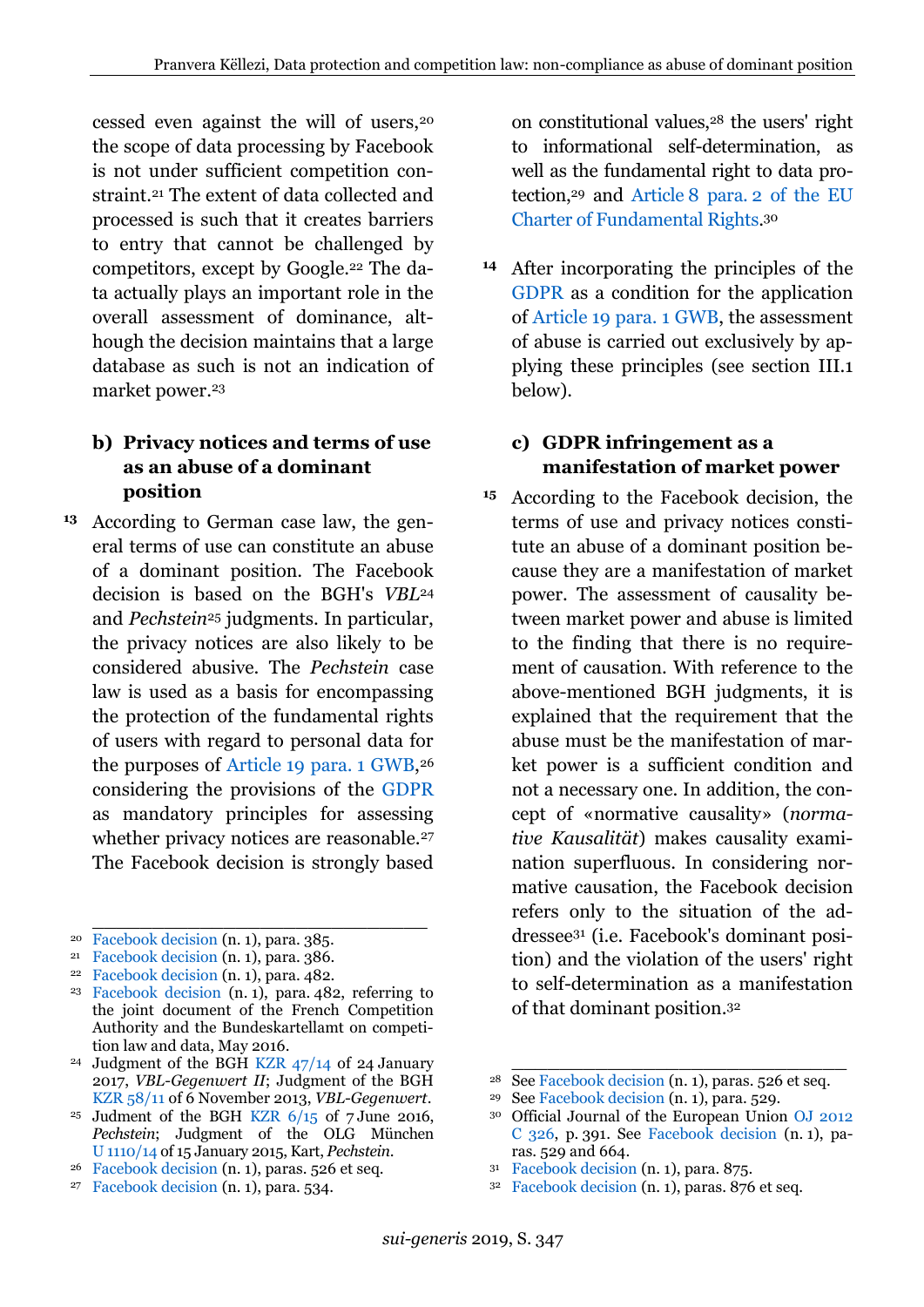The anti-competitive effect to the detriment of competitors is also mentioned in the Facebook decision, without any particular examination. Data combination may allow Facebook to transfer market power to other markets where WhatsApp or Instagram are present. In addition, the combination of the data sets in breach of the [GDPR](https://perma.cc/RX8Z-3CYS) creates barriers to entry. According to the Bundeskartellamt, there is a direct correlation between the effect of the terms of use and market power.<sup>33</sup> The evidence provided is an academic article.<sup>34</sup> **16**

# <span id="page-5-0"></span>**2. Fundamental rights as a mechanism for extending the powers of competition authorities**

<sup>17</sup> The Facebook decision proceeds through two mechanisms to expand the government's control powers. As a first step, the main criteria applied in competition law are rendered ineffective (section II.2.a). Secondly, the fundamental rights of individuals are used to justify intervention in the business model of the dominant company (section II.2.b).

# **a) Abandonment of the competition law criteria**

An abuse of a dominant position occurs when an undertaking in a dominant position thereby adopts a practice that has anticompetitive effects in the market in which it holds a dominant position or in a neighbouring market. These general criteria are the same for exclusionary or exploitative practices, including the use of general terms and conditions of sale. In exploitative abuses, the unfairness of the prices or conditions imposed is de- **18**

\_\_\_\_\_\_\_\_\_\_\_\_\_\_\_\_\_\_\_\_\_\_\_\_\_\_\_\_

termined by comparison with the situation in the competitive market (the counterfactual). German case law refers in the *VBL* and *Pechstein* cases to a normative criterion based on values protected by other provisions. The latter alternative is used by the Bundeskartellamt as a criterion for examining whether Facebook's practices are abusive.<sup>35</sup> In essence, the application of this normative criterion would mean that the authority does not need to investigate any competitive effect of the practice in the market.

- We will examine below the process **19** whereby the general criteria in competition law are abandoned, which is clearly visible in the Facebook decision. Among the competition law criteria, only dominance is fully examined, with abuse simply referring to [GDPR](https://perma.cc/RX8Z-3CYS) infringement. What makes such an outcome possible? The *VBL* and *Pechstein* judgments are in our opinion not the only explanation. A general trend towards the misuse or even abandonment of key competition law criteria has emerged and even established itself in Europe, supported by the inaction or judicial activism of some courts.
- First, we have the narrow definition of **20**the relevant markets. It is common to define markets narrowly so as not to include low substitutes. Competitive relationships are re-examined when assessing dominance, taking into account potential competition or the countervailing market power of customers. The assessment of the anti-competitive effects of the practice is another corrective to the narrow market definition. At the same

<sup>33</sup> [Facebook decision](https://perma.cc/E74K-MEGY) (n. [1\)](#page-1-1), para. 888.

<sup>34</sup> See footnote 737 of the [Facebook decision](https://perma.cc/E74K-MEGY) (n. [1\)](#page-1-1).

\_\_\_\_\_\_\_\_\_\_\_\_\_\_\_\_\_\_\_\_\_\_\_\_\_\_\_\_ <sup>35</sup> See Ellger, Konditionenmissbrauch nach § 19 GWB durch Datenschutzverstoß – Der Facebook-Fall des Bundeskartellamts, *WuW* 2019/9, p. 446.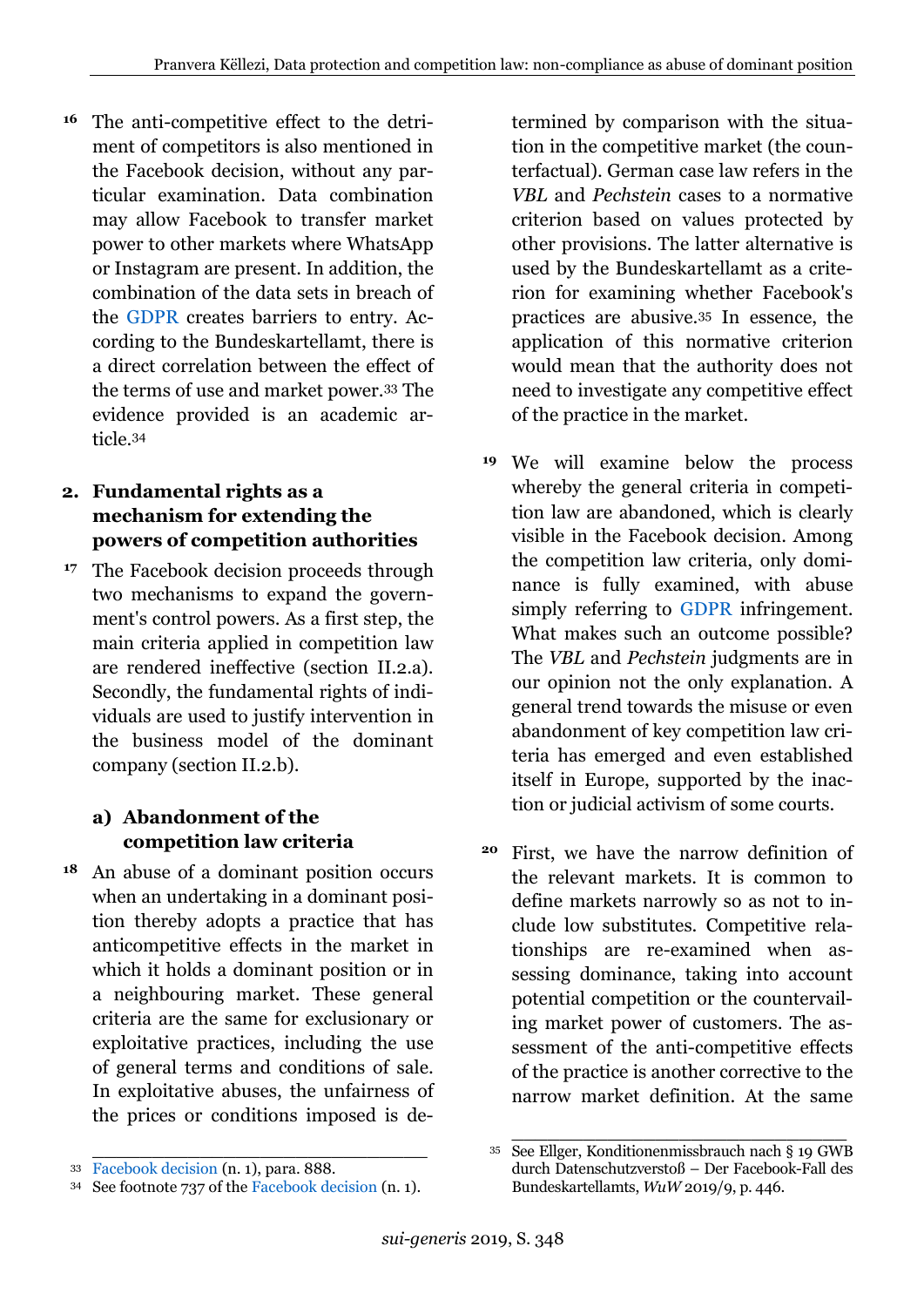time, a narrow definition has the disadvantage of isolating markets that exert horizontal competitive pressures on each other, which prevents effective merger control. For instance, if a broader «attention market» had been defined,<sup>36</sup> the Commission might have examined the Facebook/WhatsApp merger in depth.

- Secondly, the political objective of re-**21** balancing trade relations has led to the use of *ex post* control of abusive practices by lowering the threshold of dominance. This dilutes the very concept of market power: consumer preference for brands, bilateral bargaining power, economic dependence and all kinds of influences are presented as manifestations of market power.<sup>37</sup>
- Thirdly, the requirement of causality between dominance and abuse, which differentiates between practices resulting from market power and those that are not, is neglected. The notion of «normative causality» used by the Bundeskartellamt is another tool to render causality between abuse and market power ineffective. The causation criterion has been diluted to the point where it is virtually non-existent. Therefore, any practice can be qualified as an abuse of a dominant position, including the violation of another law unrelated to market **22**

power.38 In this respect, the Düsseldorf Higher Regional Court rightly points out that intervention is not legitimate in the absence of causation.<sup>39</sup> German legal doctrine also warns against the risk of inappropriate extension of the scope of the GWB as a result.<sup>40</sup>

<span id="page-6-0"></span>Fourthly, the rationale for competition **23**law intervention, the anti-competitive effects on the market, are not examined, even in cases of abuse of a dominant position. The Facebook decision does not articulate or quantify the anticompetitive effects of a combination of data.<sup>41</sup> According to the Facebook deci-

\_\_\_\_\_\_\_\_\_\_\_\_\_\_\_\_\_\_\_\_\_\_\_\_\_\_\_\_ <sup>36</sup> See Valletti's comments in *Le Monde* of 3 June 2019 *«Facebook misled the European Commission when it bought WhatsApp»*.

<sup>37</sup> The Düsseldorf Higher Regional Court resists this trend, noting that the decision to *«be or not be on Facebook*» depends only on the individual preferences of users and these preferences do not allow conclusions to be drawn about users' dependence on the social network or on any market power of Facebook (Decision of the OLG Düsseldorf, *[Facebook](https://perma.cc/X8NZ-EQ65)* [n. [3\]](#page-1-0)*,* p. 28).

\_\_\_\_\_\_\_\_\_\_\_\_\_\_\_\_\_\_\_\_\_\_\_\_\_\_\_\_ <sup>38</sup> On the question of whether dominant companies are more likely to violate the GDPR, it appears that large companies are more compliant with the GDPR than small companies. See Haucap, Data Protection and Antitrust: New Types of Abuse Cases? An Economist's View in Light of the German Facebook Decision, *CPI Antitrust Chronicle*, February 2019 - 2, p. 5, referring to Sabatino/Sapi, *Online Privacy and Market Structure: An Empirical Analysis*, DICE Discussion Paper No. 308, 2019.

<sup>39</sup> Judgment of the OLG Düsseldorf, *[Facebook](https://perma.cc/X8NZ-EQ65)*  $(n, 3)$  $(n, 3)$ , p. 21. First, the Appeal Court considers that causation is a necessary condition for the application of Article [102 TFEU](https://perma.cc/Z2YR-R34B) and Art. [19 GWB](https://perma.cc/2WBY-WVD8) (pp. 18 et seq.). Secondly, normative causality is not enough. The authority must use the standard of «causality of behaviour» (*Verhaltenskausalität*), which is more stringent for the authority, especially since it is a form of abuse of exploitation without impact on the market structure. Finally, users' consent of the processing of the data in question when accepting the general terms and conditions of use of the social network does not demonstrate any dependence of users on Facebook, nor would that users' consent result from Facebook's dominant position (pp. 30 et seq.).

<sup>40</sup> See Ellger (n. [36\)](#page-6-0), p. 453.

<sup>41</sup> In the Facebook/WhatsApp merger, the European Commission denied the negative effect of the combination of Facebook's data with WhatsApp's data on the online advertising market, stating that «there will always be a large amount of data on internet users who are valuable for advertising purposes and who are not under Facebook's exclusive control» (Decision of 3 October 2014, [M.7217,](https://perma.cc/2U66-2E48) Facebook/WhatsApp, paras. 187-189).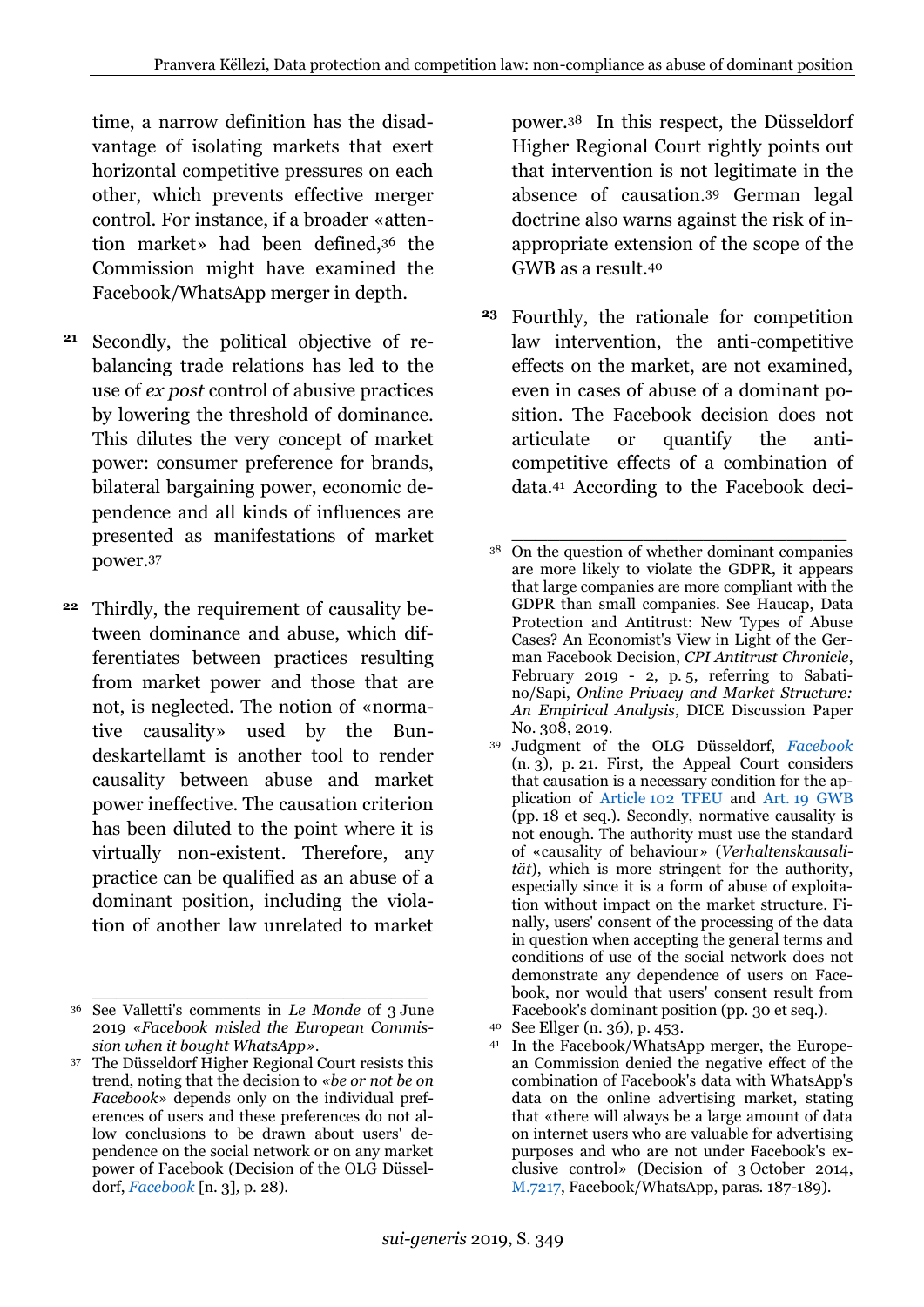sion, the combination of data from different services is problematic under antitrust law, as combination can transfer and preserve market power, exclude other market players and create barriers to market entry for competitors such as Snapchat.<sup>42</sup> However, Facebook does not bundle the use of Facebook social media with the use of WhatsApp or Instagram services, which could have been considered a tied sale; in fact, users can register and use each service separately.<sup>43</sup> Finally, the anti-competitive effect of combining data collected by external partners is even more doubtful, as it is not clear which markets would be affected, in particular to which markets any market power would be transferred. The collection of external data is used only to improve the offer of personalized services, which might strengthen Facebook's dominant position. In addition, the Facebook decision creates confusion as to the type of abuse throughout its argumentation: imposing general terms on users would be exploitation, while the alleged effects concern the exclusion of competitors. The lack of analysis of anti-competitive effects and abuse mechanisms explains the rejection of any abuse by the Düsseldorf Higher Regional Court after a summary examination; prejudice to users within the meaning of data protection

\_\_\_\_\_\_\_\_\_\_\_\_\_\_\_\_\_\_\_\_\_\_\_\_\_\_\_\_

law does not amount to a competition law infringement.<sup>44</sup>

- The only arguable argument is, therefore, **24** the accumulation of data and the increase in barriers to entry, arguments that relate to dominance, but not to the abuse. This case appears to be more of an *ex post* regulation of the dominant position itself, independent of any anticompetitive practice.
- Finally, the establishment of the counter-**25** factual is used to identify the outcome of a competitive market. The decision does not offer a counterfactual analysis. The Düsseldorf Higher Regional Court also criticizes the absence of a serious examination of the counterfactual (*Als-ob-Wettbewerb*) in the Facebook decision,<sup>45</sup> which makes it impossible to identify conduct that would differ from the competitive situation. A counterfactual based on users' fundamental rights, visible in the background of the Facebook decision's argument, is based on the assumption that a competitive market would offer a greater degree of compliance with [GDPR](https://perma.cc/RX8Z-3CYS) or respect for fundamental rights. But such a premise is not relevant to the competitive market. This is because the market does not have such a function.
- The same argument had been put forward by the Munich Higher Regional Court in the *Pechstein* case,<sup>46</sup> overturned by the BGH: the Regional Court held that **26**

<sup>42</sup> [Facebook decision](https://perma.cc/E74K-MEGY) (n. [1\)](#page-1-1), para. 747.

<sup>43</sup> Without going into detail, the Facebook decision states that the integration of Instagram or WhatsApp into Facebook.com's offer would also constitute a bundling under competition law, entailing the risk of a transfer of market power from Facebook social media services to other markets where Facebook operates (for example, WhatsApp). See [Facebook decision](https://perma.cc/E74K-MEGY) (n. [1\)](#page-1-1), paras. 682, 710 et seq.

<sup>44</sup> Decision of the OLG Düsseldorf, *[Facebook](https://perma.cc/X8NZ-EQ65)* (n. [3\)](#page-1-0), p. 8.

<sup>45</sup> Decision of the OLG Düsseldorf, *[Facebook](https://perma.cc/X8NZ-EQ65)* (n. [3\)](#page-1-0), pp. 7 ff.

<sup>46</sup> Decision oft he OLG München, Kart, *[Pechstein](https://perma.cc/VSB6-MNDT)* (n. [25\)](#page-4-0).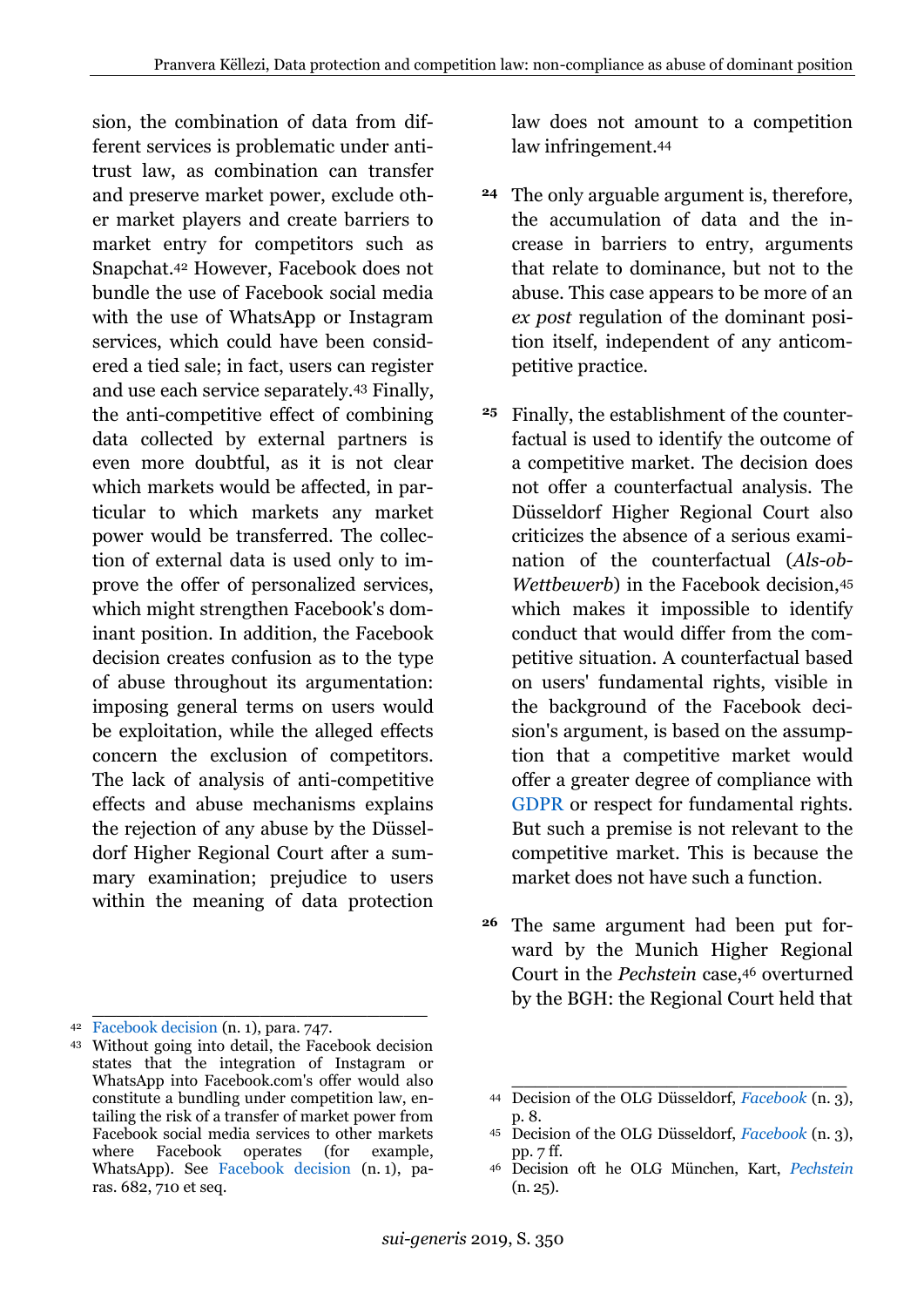the FIS's<sup>47</sup> imposition of CAS<sup>48</sup> arbitration deprived the athlete of the right to an impartial and neutral tribunal, criteria with which the CAS structure would not comply. According to the regional Court, in a competitive market, the athlete would have chosen a tribunal that met the requirements of impartiality and independence, but without explaining why a competitive market would give the athlete a choice and why it would also establish an impartial and independent tribunal. The competitive counterfactual is based on standards applicable to state courts which are not subject to competition and on values such as the neutrality and impartiality of justice, which are not values related to the functioning of the market but to the rule of law.

The criteria listed above are related to the functioning of the market and market power. By rendering these criteria ineffective, the scope of intervention of competition authorities widens, while at the same time legal certainty decreases. Ultimately, the intervention of competition authorities is not necessarily linked to the functioning of the market but to another type of regulation, such as product regulation, consumer protection and even protection of fundamental rights. The confluence of the aims of the various regulations is highlighted by the metamorphosis of the principle of the special responsibility of a dominant undertaking not to distort effective competition, which now becomes, according to the Bundeskartellamt, a special responsibility when it comes to defining the characteristics of the product, in its conditions **27**

\_\_\_\_\_\_\_\_\_\_\_\_\_\_\_\_\_\_\_\_\_\_\_\_\_\_\_\_

of use and its strategic decisions on products.<sup>49</sup> In other words, the liability of dominant companies is extended to the violation of other legal requirements and competition authorities are set up as authorities that ensure the compliance with other laws by these companies.

#### **b) Fundamental rights as a disciplinary power mechanism for economic freedom**

- <sup>28</sup> In the Facebook decision, competition law limits the company's economic freedom by confronting it with the users' right to self-determination. Fundamental rights provide governments with a mechanism to limit the economic freedom of companies without having to apply competition law criteria. This is the core proposal of the Facebook decision.
- This proposal is based on the BGH's **29***Pechtein* judgment, which is also of interest to Switzerland, home of the headquarters of FIS and CAS. However, the *Pechstein* case is an example of how the BGH has refrained from using competition law to restrict the fundamental rights of a private association following a balancing of interests. In dealing with the invalidity of the arbitration clause, the Court had to take into account several fundamental rights: the athlete's right to access the courts,<sup>50</sup> its economic freedom and the right of a sports association to autonomy.<sup>51</sup> This was the context of the balancing of interests: the application of competition law by the State to protect

<sup>47</sup> International Ski Federation - Fédération Internationale de Ski.

<sup>48</sup> Court of Arbitration for Sport.

\_\_\_\_\_\_\_\_\_\_\_\_\_\_\_\_\_\_\_\_\_\_\_\_\_\_\_\_ <sup>49</sup> [Facebook decision](https://perma.cc/E74K-MEGY) (n. [1\)](#page-1-1), para. 677. For Düsseldorf Higher Regional Court, the dominant company assumes special responsibility only for competition (Decision of the OLG Düsseldorf, *[Facebook](https://perma.cc/X8NZ-EQ65)* [n. [3\]](#page-1-0), pp. 13 ff.).

<sup>50</sup> [Article 2 Abs. 1 GG.](https://perma.cc/L5Z4-BWU5)

<sup>51</sup> [Article 9 Abs. 1 GG.](https://perma.cc/2F5F-NZF6)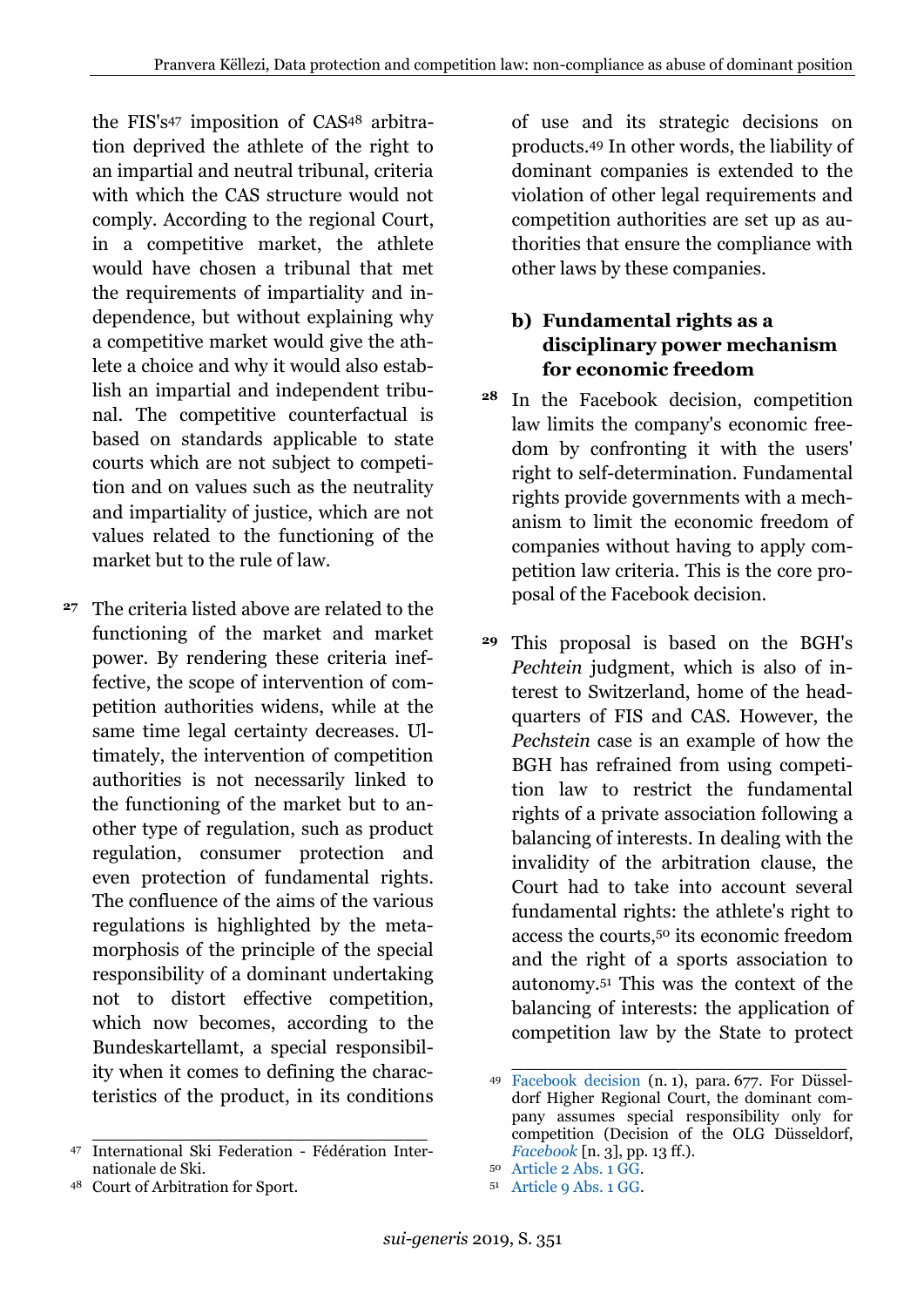<span id="page-9-0"></span>the fundamental rights of the athlete could compromise the organisational autonomy of the FIS.<sup>52</sup> The Bundeskartellamt, on the other hand, deduced from the *Pechstein* judgment an extension of the scope of competition law to the protection of fundamental rights in general, which would allow it to intervene even in the absence of anticompetitive effects on the market. The Düsseldorf Higher Regional Court, while recalling that Pechstein claimed her economic freedom as a professional skater, rejected this hypothesis, stating that a violation of the fundamental rights of the contracting parties of a dominant company does not constitute an abuse *per se.*<sup>53</sup> In this respect, a possible appeal by the Bundeskartellamt to the BGH could also clarify the scope of the BGH judgment in *Pechstein*.

While competition law has already struck **30** a balance between the public interest in free competition, on the one hand, and the economic freedom of dominant undertakings, on the other,<sup>54</sup> such a balance is only maintained if competition law applies relevant criteria relating to dominance, harm to competition and causation between the former and the latter. Conversely, the intervention is not balanced if it is based solely on the violation of the [GDPR](https://perma.cc/RX8Z-3CYS) or the fundamental rights of users.

- Finally, the Facebook decision adopts a paternalistic vision of the users' right to self-determination. The freedom to waive Facebook services is not taken into account in the decision, because from the Bundeskartellamt's point of view it is not a real choice. Therefore, Facebook must offer two versions of its services: one with combined data and the other where the user can refuse the combination of Facebook and WhatsApp data while using both services.<sup>55</sup> In doing so, competition law gives users more than a choice: it gives them *the right to be on Facebook*  in addition to the option of choosing the features of the services used. It thus encompasses techniques of governance that go beyond the *consumer choice* paradigm<sup>56</sup> by establishing *rights for consumers*, rights created for them, but immediately captured and enforced by *government coercion:* product choice and product functionalities are not determined by the market but by competition authorities. **31**
- As the competition law criteria cannot be **32**met, the decision focuses on the application of the [GDPR,](https://perma.cc/RX8Z-3CYS) the only regulation relevant to the factual situation.

\_\_\_\_\_\_\_\_\_\_\_\_\_\_\_\_\_\_\_\_\_\_\_\_\_\_\_\_  $52$  Judgment of the BGH KZR  $6/15$  of 7 June 2016, *Pechstein*, pts 59 et seq. See for a case where State intervention through the application of civil labour law provisions has been found to be contrary to Article [11 of the ECHR](https://perma.cc/N8H5-VBRL) on freedom of as-sociation: Judgment of the ECHR [11002/05](https://perma.cc/UMP7-4FTQ) of 27 May 2007 (*Associated Society of Locomotive Engineers & Firemen [ASLEF] v United Kingdom)*.

<sup>53</sup> Decision of the OLG Düsseldorf, *[Facebook](https://perma.cc/X8NZ-EQ65)* (n. [3\)](#page-1-0), p. 16.

<sup>54</sup> [Facebook decision](https://perma.cc/E74K-MEGY) (n. [1\)](#page-1-1), paras. 890 et seq.

\_\_\_\_\_\_\_\_\_\_\_\_\_\_\_\_\_\_\_\_\_\_\_\_\_\_\_\_ <sup>55</sup> The Düsseldorf Higher Regional Court favours a diametrically opposed position: the fact that 50 million Germans do not have a Facebook account shows that not being on the social network is an option and that Facebook is not an indispensable service. Users voluntarily decide to become members of the social network taking into account the advantages and disadvantages, and this is not affected by the fact that most users do not read the terms and conditions and privacy policies. It follows that, from the point of view of the Düsseldorf Court of Appeal, the acceptance of the general terms and conditions constitutes valid consent to the collection of data (Decision of the OLG Düsseldorf, *[Facebook](https://perma.cc/X8NZ-EQ65)* [n. [3\]](#page-1-0), p. 29).

<sup>56</sup> See the contributions in *Choice – A New Standard for Competition Law Analysis?*, Nihoul/ Charbit/Ramundo ed., Institute of Competition Law, 2016.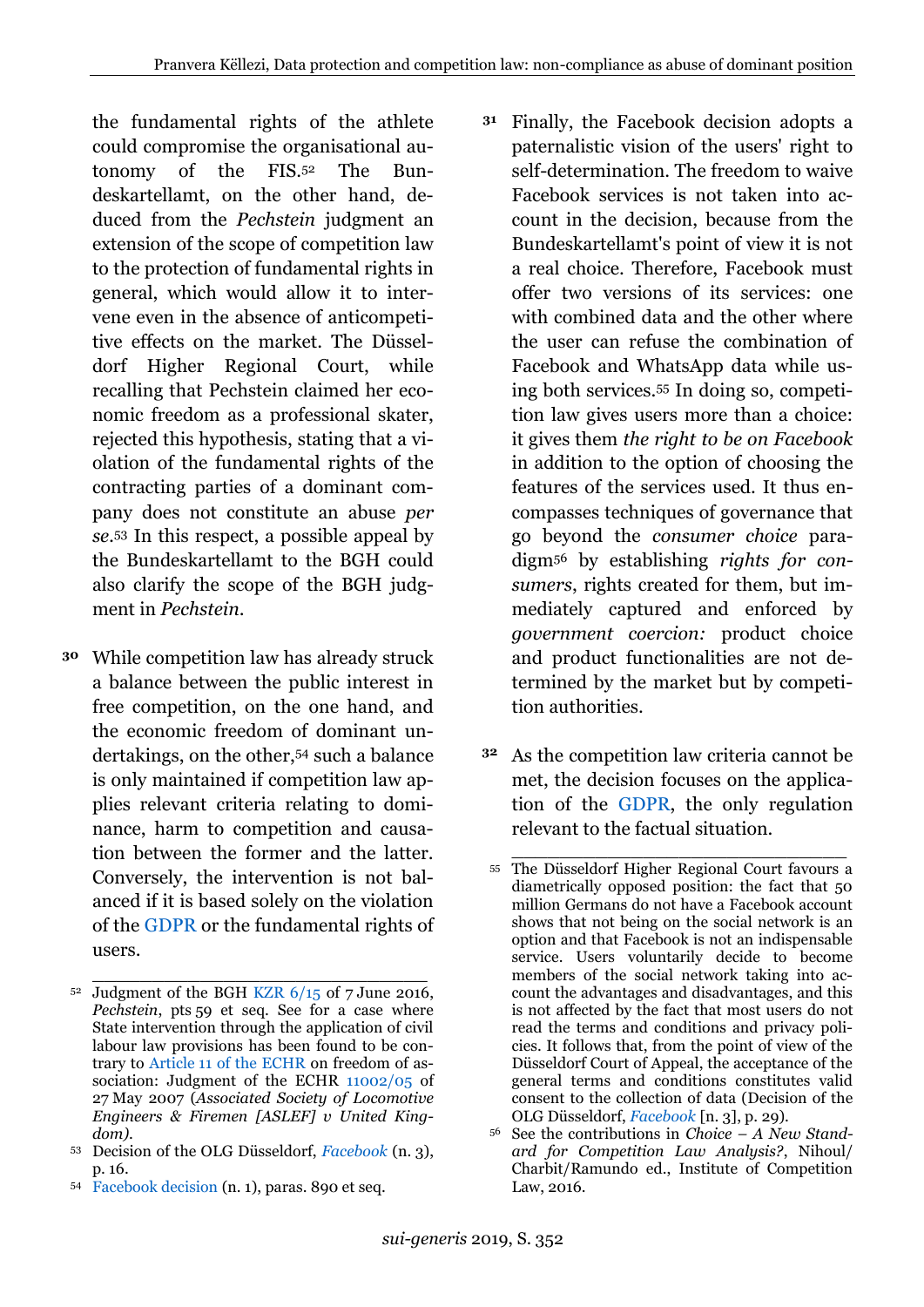# **III. Non-compliance with the GDPR as an abuse of a dominant position and its implications for data protection**

In this section we will first summarise **33** the main arguments of the Facebook decision related to the breach of [GDPR](https://perma.cc/RX8Z-3CYS) (section II.1). The second part of this section provides a critical analysis of the arguments used in the Facebook decision with regard to their impact on data protection law (section II.2). Since the main contribution of the Facebook decision is to integrate the concept of dominance into the [GDPR](https://perma.cc/RX8Z-3CYS) analysis, we will examine the relevance of this concept as a criterion for the application of the [GDPR,](https://perma.cc/RX8Z-3CYS) a criterion that can be used by data protection authorities to restrict the ability of dominant companies to process personal data.

#### <span id="page-10-0"></span>**1. The arguments of the Facebook decision: non-compliance due to lack of legal grounds**

- Let us recall the main argument of the **34** case: the use and implementation of the terms of use and privacy notices constitute an abuse of a dominant position within the meaning of the general clause of Article [19 para.](https://perma.cc/2WBY-WVD8) 1 GWB because, as a manifestation of market power, these conditions violate the principles of the [GDPR.](https://perma.cc/RX8Z-3CYS) 57
- The collection and processing of data **35** when opening a Facebook,<sup>58</sup> WhatsApp or Instagram account is not the subject of the Facebook decision. Its purpose is the combination of data sets, a *type of data processing*. Therefore, the principle of data minimisation is not an issue

(Article 5 para. 1 letter [c GDPR\)](https://perma.cc/Z3TN-DVGK). In this respect, the argument concerning the processing of data collected by external partners is more ambiguous, as the decision also examines the scope of the data collected,<sup>59</sup> even if the corrective measure prohibits a type of processing, namely the assignment of the data collected to the Facebook user profile, subject to the user's specific consent.

Article [6 GDPR](https://perma.cc/ZKJ5-WDTV) reflects the EU's approach **36** based on a limited list of legal grounds for data processing; in the absence of a legal ground, data processing is prohibited.<sup>60</sup> We will briefly describe the arguments rejecting the legal grounds put forward by Facebook, the most relevant being *consent* (Article [6 para.](https://perma.cc/ZKJ5-WDTV) 1 letter a, and Article 9 para. 2 letter [a of the GDPR\)](https://perma.cc/JLV3-QCGA), *contract* (Article [6 para.](https://perma.cc/ZKJ5-WDTV) 1 letter b, and Article 9 para. 2 letter [b of the GDPR\)](https://perma.cc/JLV3-QCGA) and *legitimate interest* (Article [6 para.](https://perma.cc/ZKJ5-WDTV) 1 letter [f of the GDPR\)](https://perma.cc/ZKJ5-WDTV).

#### **a) Consent**

The acceptance of general terms and pri-**37**vacy notices during registration was not considered freely given,<sup>61</sup> because of the «clear imbalance» resulting from Facebook's dominant position.<sup>62</sup> The quasimonopolistic position with 90% of the market, combined with direct network effects, prevents the user from switching to other services, so that there is no free choice within the meaning of the [GDPR.](https://perma.cc/RX8Z-3CYS) Refraining from using social media services was not an option, since this has

\_\_\_\_\_\_\_\_\_\_\_\_\_\_\_\_\_\_\_\_\_\_\_\_\_\_\_\_ <sup>57</sup> [Facebook decision](https://perma.cc/E74K-MEGY) (n. [1\)](#page-1-1), para. 523.

<sup>58</sup> [Facebook decision](https://perma.cc/E74K-MEGY) (n. [1\)](#page-1-1), para. 696.

<sup>59</sup> See, for example, para. 705 of the [Facebook deci](https://perma.cc/E74K-MEGY)[sion](https://perma.cc/E74K-MEGY) (n. [1\)](#page-1-1).

<sup>60</sup> See Voigt/von dem Bussche, *The EU General Data Protection Regulation (GDPR). A Practical Guide*, Springer 2017, p. 92.

<sup>61</sup> [Facebook decision](https://perma.cc/E74K-MEGY) (n. [1\)](#page-1-1), paras. 641 et seq.

<sup>62</sup> [Facebook decision](https://perma.cc/E74K-MEGY) (n. [1\)](#page-1-1), para. 646.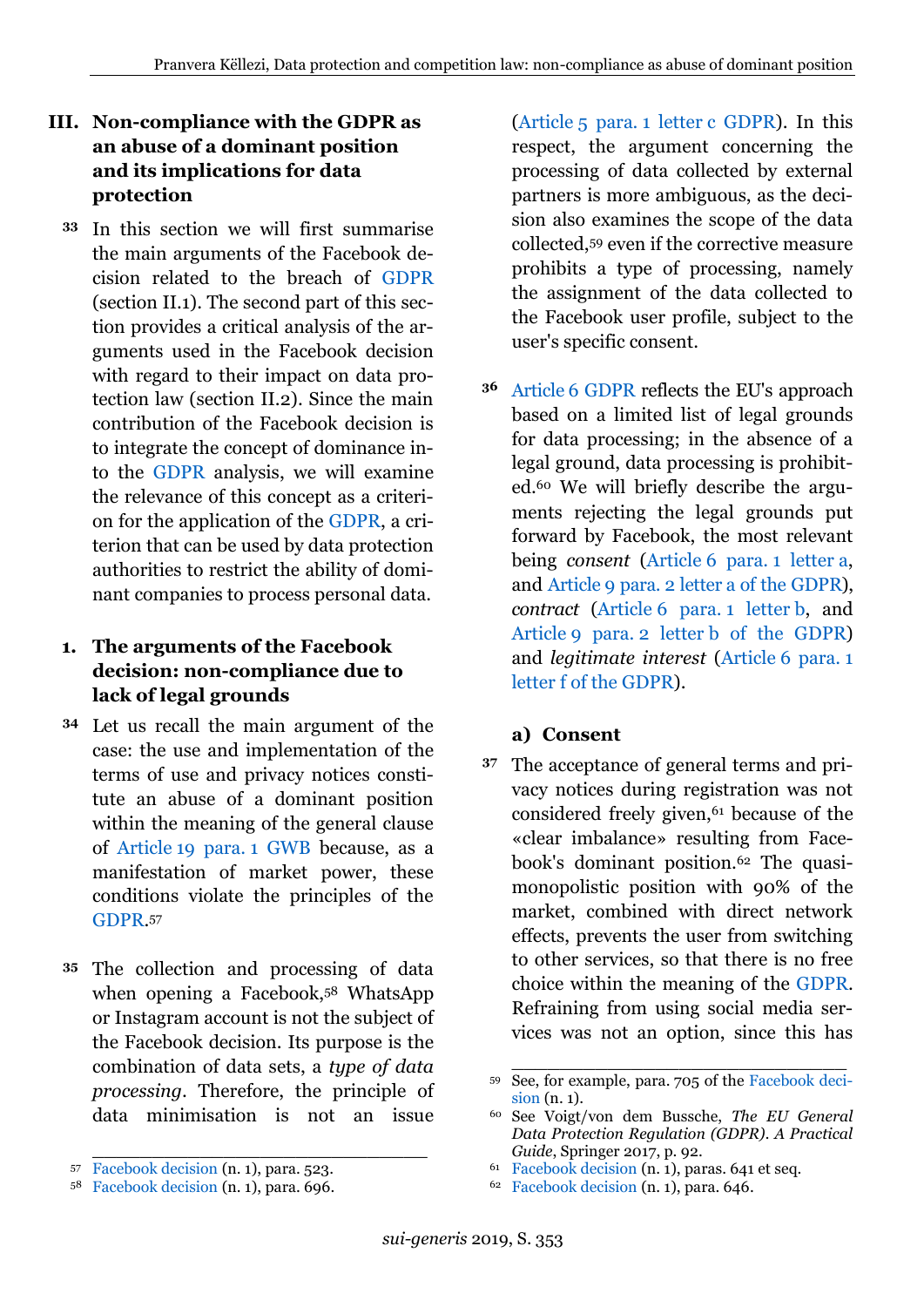significant disadvantages for users, as they cannot meet their needs to participate in the social network.<sup>63</sup>

## **b) Contract**

- The Facebook decision raises three objec-**38** tions to the application of the contract as a legal ground (Article [6 para.](https://perma.cc/ZKJ5-WDTV) 1 letter b [GDPR\)](https://perma.cc/ZKJ5-WDTV).
- First, the contract cannot be used as a **39** legal basis by a dominant company.<sup>64</sup> Since the necessity criterion is interpreted restrictively, Facebook's social services contract cannot justify the processing of data collected from other internal services (such as WhatsApp) or external services, which are not considered necessary for the functioning of the social network. The Facebook decision criticizes the extended and unlimited definition of Facebook services in its general terms,<sup>65</sup> which does not automatically require the processing of all kinds of data.
- Secondly, the contract cannot be used to combine all Facebook products into a single contractual object to justify processing data of this magnitude.<sup>66</sup> Facebook's dominant position rather justifies a narrow definition of the main purpose of the contract and, consequently, of the data processed for that purpose. **40**

<sup>64</sup> [Facebook decision](https://perma.cc/E74K-MEGY) (n. [1\)](#page-1-1), paras. 668, 676 and 677.

<sup>66</sup> [Facebook decision](https://perma.cc/E74K-MEGY) (n. [1\)](#page-1-1), para. 679.

Third, such a wide processing of user da-**41** ta is not necessary for a personalized user experience.<sup>67</sup> The company cannot define itself what data are necessary for its offer: the mere utility of the data for the user's personalised experience would then make the contract the legal ground for its business model, without the need for legitimate interest or consent, which would ultimately disregard the users' fundamental rights to personal data protection and self-determination in terms of information.<sup>68</sup>

#### **c) Legitimate interest**

- The assessment of the legitimate interest **42** is conducted separately for internal and external services, and for the legitimate interests of Facebook and third parties, using the same criteria. In short, Facebook cannot use the legitimate interest as a legal ground for the processing of data collected from other internal services or third parties.
- First, Facebook has not clearly indicated **43**what its legitimate interest is.<sup>69</sup> In particular, it does not specify what its interest would be in assigning all internal (and external) service data to a user account. The main objection is that an undertaking cannot decide which processing is in its legitimate interest: the processing of the data must be *essential*, *necessary,* and even *absolutely necessary.*<sup>70</sup> In order to satisfy the legitimate interest criterion, the purpose must not be achievable by any other means.<sup>71</sup> And the decision provides the appropriate

- <sup>70</sup> [Facebook decision](https://perma.cc/E74K-MEGY) (n. [1\)](#page-1-1), para. 746.
- <sup>71</sup> [Facebook decision](https://perma.cc/E74K-MEGY) (n. [1\)](#page-1-1), para. 742.

\_\_\_\_\_\_\_\_\_\_\_\_\_\_\_\_\_\_\_\_\_\_\_\_\_\_\_\_ <sup>63</sup> [Facebook decision](https://perma.cc/E74K-MEGY) (n. [1\)](#page-1-1), para. 646. Note the opinion of the Düsseldorf Higher Regional Court, which nevertheless points out that the majority of the German population are not members of the social network, which shows that not being present on the social network is indeed an option (Decision of the OLG Düsseldorf, *[Facebook](https://perma.cc/X8NZ-EQ65)* [n. [3\]](#page-1-0), pp. 28 and 29).

<sup>65</sup> [Facebook decision](https://perma.cc/E74K-MEGY) (n. [1\)](#page-1-1), para. 676 (*extensive und uferlose Definition der Dienste*).

\_\_\_\_\_\_\_\_\_\_\_\_\_\_\_\_\_\_\_\_\_\_\_\_\_\_\_\_ <sup>67</sup> [Facebook decision](https://perma.cc/E74K-MEGY) (n. [1\)](#page-1-1), paras. 688 et seq.

<sup>68</sup> [Facebook decision](https://perma.cc/E74K-MEGY) (n. [1\)](#page-1-1), para. 693.

<sup>69</sup> [Facebook decision](https://perma.cc/E74K-MEGY) (n. [1\)](#page-1-1), para. 738.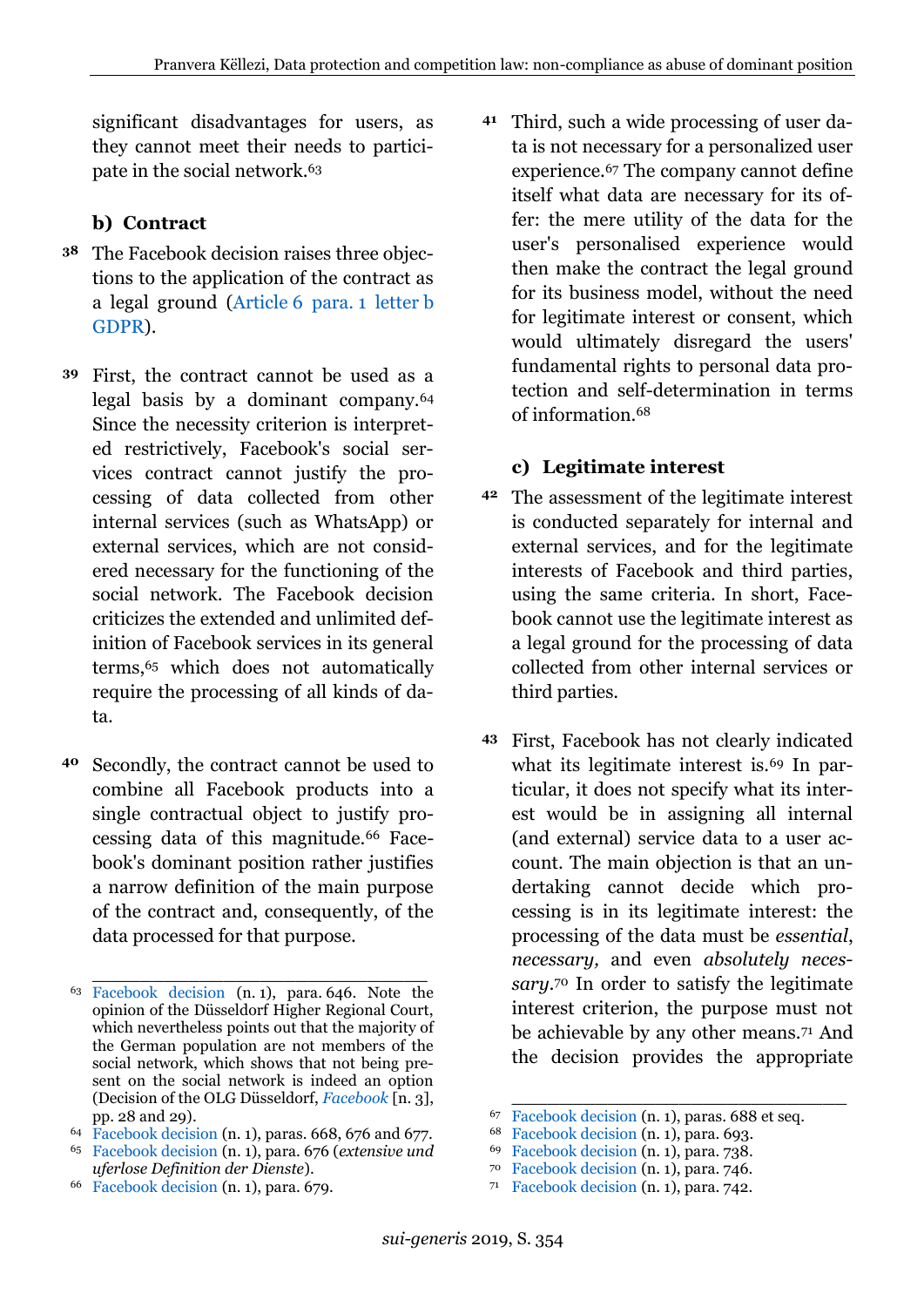means: the user's consent would be a less intrusive measure.

- In essence, the Facebook decision denies **44** the need to collect and process user data for the purpose of personalizing Facebook's services. In particular, the decision questions the added value or *crucial contribution* of automatically combining data from other internal or external services, since Facebook is able to achieve a high degree of personalization and individualization with the data generated by Facebook.com itself.<sup>72</sup> The decision further recalls that the economic model in itself is not sufficient to justify any data processing<sup>73</sup> and that the undertaking can *only* exercise its fundamental right to carry out an economic activity if the data processing is necessary for its economic model.<sup>74</sup>
- The result of the balancing test is nega-**45** tive.<sup>75</sup> The type of data processed is sensitive. The processing itself involves a significant amount of data, and user profiling is complemented by user tracking on a large number of websites, services, locations and devices, which constitutes a serious breach of the data subject's privacy.<sup>76</sup> Such large-scale processing does not meet the reasonable expectations of users. Finally, Facebook's dominant market position is considered a negative factor in the balancing process, as users – most of them young and inexperienced – have no bargaining power and Facebook can therefore unilaterally impose its business model. This position allows it to impose several grounds for the processing of

\_\_\_\_\_\_\_\_\_\_\_\_\_\_\_\_\_\_\_\_\_\_\_\_\_\_\_\_

their data, such as legitimate interest, contract or consent.<sup>77</sup>

#### <span id="page-12-0"></span>**2. The relevance of the concept of dominant position in data protection**

Including dominance amongst the crite-**46** ria for assessing a breach of the [GDPR](https://perma.cc/RX8Z-3CYS) would allow data protection authorities to intervene more actively against data processing by dominant companies, for example, by limiting the legal grounds that would make such processing lawful. The question arises as to the function and added value of the dominant position test in protecting personal data and the fundamental rights of individuals with regard to it. We conclude that dominance is not relevant to assess the legal grounds of consent (subsection III.2.a), contract (subsection III.2.b) or legitimate interest (subsection III.2.c). The result is an unjustified limitation on companies that may be in a dominant position in a particular market, without improving user protection.

#### **a) Function of the concepts of dominant position and** *choice*

In the Facebook decision, the dominant **47**position of the controller is used to exclude the application of any legal ground for a particular type of data processing. The result is worrying for companies that may one day become dominant in a particular market, a risk that is real given the inclination of competition authorities to define narrow markets. Does this mean that dominant companies will not be able to collect and process data based on consent, contract or legitimate interest?

<sup>72</sup> [Facebook decision](https://perma.cc/E74K-MEGY) (n. [1\)](#page-1-1), para. 744.

<sup>73</sup> [Facebook decision](https://perma.cc/E74K-MEGY) (n. [1\)](#page-1-1), para. 744.

<sup>74</sup> [Facebook decision](https://perma.cc/E74K-MEGY) (n. [1\)](#page-1-1), para. 765.

<sup>75</sup> [Facebook decision](https://perma.cc/E74K-MEGY) (n. [1\)](#page-1-1), paras. 764 et seq.

<sup>76</sup> [Facebook decision](https://perma.cc/E74K-MEGY) (n. [1\)](#page-1-1), para. 775.

\_\_\_\_\_\_\_\_\_\_\_\_\_\_\_\_\_\_\_\_\_\_\_\_\_\_\_\_ <sup>77</sup> [Facebook decision](https://perma.cc/E74K-MEGY) (n. [1\)](#page-1-1), para. 783.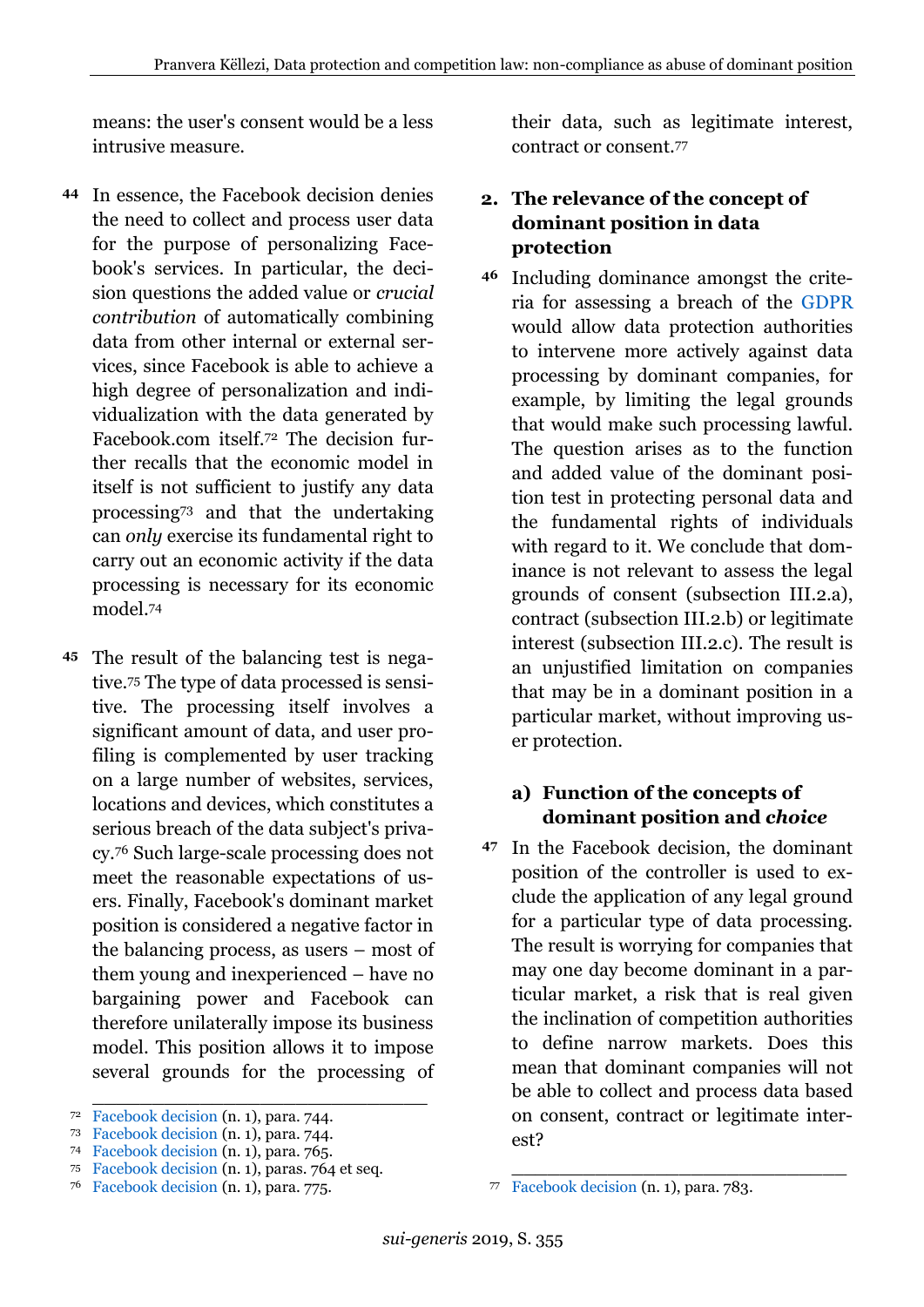- First, let us recall the function of the notion of user *choice* in both sets of rules. In competition law, consumer choice is taken into account when defining the relevant market: it includes all products that represent a choice in terms of price and quality for a sufficiently large number of consumers in the market to make a price increase unprofitable. The relevant market and dominance analysis take into account the *existing supply on the market*. Even the most interventionist and extensive proposal of the objectives of competition law to adopt the consumer choice standard<sup>78</sup> is based on *choice* as a mechanism to choose among different products placed on the market by competing companies. On the other hand, the dominant position of an undertaking does not say anything about the indispensability of the product in question, even in the event of a monopoly.<sup>79</sup> In other words, competition law does not give the right to obtain a particular product, even when the supplier is in a monopoly position, nor does it aim to increase the choice of products on the market through State intervention. **48**
- From a data protection perspective, the **49** purpose of the *choice* during consent to data processing is to allow *each* individual more control over his or her personal data. The preamble to the [GDPR](https://perma.cc/RX8Z-3CYS) explains that consent «should not be regarded as freely given if the data subject has no *genuine or free choice* or is unable to refuse or withdraw consent without detriment.»<sup>80</sup> Examples of obstacles limiting

\_\_\_\_\_\_\_\_\_\_\_\_\_\_\_\_\_\_\_\_\_\_\_\_\_\_\_\_

the choice of the data subject relate to technical constraints on the way consent is collected.<sup>81</sup> The choice, therefore, has an impact on the design of the product itself, which should by default satisfy a high degree of compliance with the principles and requirements of the [GDPR.](https://perma.cc/RX8Z-3CYS) 82 In this sense, data protection provisions aim to regulate the specifications of products and services placed on the market. They are more relevant than competition law, which is not intended to define the characteristics of the product or to increase the number of products on the market.

- On the other hand, the [GDPR](https://perma.cc/RX8Z-3CYS) does not **50**mention the choice or availability of competing products to judge whether consent was freely given. The [GDPR](https://perma.cc/RX8Z-3CYS) does not refer to market power, dominance or monopoly. It refers only to the concept of «clear imbalance between the data subject and the controller», giving the example of public authorities.<sup>83</sup> It is interesting to note that even the reference to labour relations has been deleted as a statutory example of «clear imbalance». <sup>84</sup> And contrary to what is mentioned in the Facebook decision, the existence of a dominant position does not necessarily imply a clear imbalance between the controller and the user. Dependency or a situation of «imbalance» between the parties depends more on the
- \_\_\_\_\_\_\_\_\_\_\_\_\_\_\_\_\_\_\_\_\_\_\_\_\_\_\_\_ <sup>81</sup> Se[e para. 33 of the Preamble to the GDPR.](https://perma.cc/U5RZ-52RL)

<sup>78</sup> See *Choice – A New Standard for Competition Law Analysis?*, Nihoul/Charbit/Ramundo ed., Institute of Competition Law, 2016.

<sup>79</sup> Individuals are only entitled to the provision of public or universal services.

<sup>80</sup> GDPR[, Preamble, para. 42](https://perma.cc/29UP-9TUE) (we emphasize).

<sup>82</sup> See for example Article [25 GDPR](https://perma.cc/M6X6-95YA) on the principle of data protection by design and by default.

<sup>83</sup> Preamble, [para. 43 of the GDPR.](https://perma.cc/2ZTX-2AED) The GDPR explicitly regulates the case of public authorities in the performance of their tasks as a particular case of clear imbalance, to the point where public authorities cannot use the legitimate interest as a legal basis (Article [6 para. 1 GDPR,](https://perma.cc/ZKJ5-WDTV) last sentence).

<sup>84</sup> Voigt/von dem Bussche, *The EU General Data Protection Regulation (GDPR). A Practical Guide*, Springer 2017, p. 95.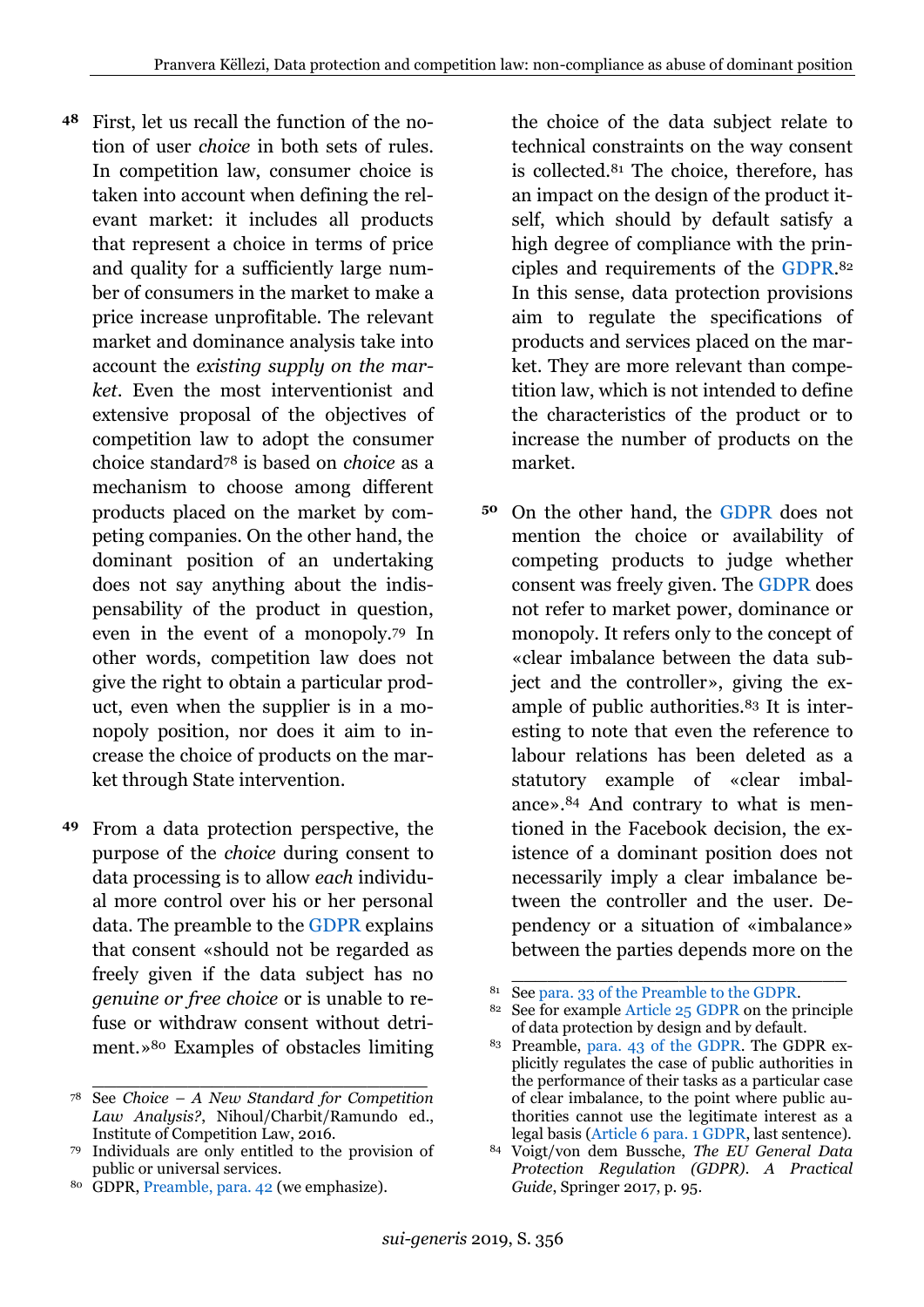type of contractual relationship and the situation of the user than on the dominant company. In addition, a concentrated market may limit the choice of products available when concluding contracts, but the market structure does not determine the business model based on the collection and processing of personal data: in other words, the removal of the dominant position will not bring a business model into line with the [GDPR,](https://perma.cc/RX8Z-3CYS) nor will it remove any imbalance in contractual relations.

In this context, the measures taken in the **51** Facebook decision itself show that dominance is not an obstacle to Facebook's ability to obtain users' consent, provided that users have the choice to refuse data integration. In other words, the limited choice of products in the market resulting from the structure of the market does not preclude the use of consent as a legal ground.

# **b) Data protection against the freedom of contract?**

- The contract is another legal ground for processing personal data. However, according to the proposal in the Bundeskartellamt's decision, the dominant position does not allow the company to rely on contract. The data protection regulations separate consent as a condition for the formation of the contract from consent to the processing of data for the purpose of its execution, the requirements being more stringent in the latter case. The services funded by the use of personal data cannot therefore freely benefit from the legal security offered by the contract. **52**
- To what extent data protection law **53** should take into account the supply on the market, and therefore the option to choose different products in order to examine the free nature of consent, has so far been the subject of conflicting decisions. For example, the new [Article](https://perma.cc/YXD5-P85J) 7 para. [4 GDPR](https://perma.cc/YXD5-P85J) has been construed differently by the Supreme Courts of Italy and Austria. In Italy, the Supreme Court<sup>85</sup> has ruled that Article 7 para. [4 GDPR](https://perma.cc/YXD5-P85J) does not apply if the service is not essential and other interchangeable services exist on the market; in such a case, consent to the general terms of use is valid. The Austrian Supreme Court<sup>86</sup> has held that making contractual consent conditional on the processing of data not necessary for the performance of the contract is prohibited, regardless of the availability of other services on the market. This latter interpretation means that consent to the general terms of use is not a valid basis for the processing of data which are not necessary for the provision of the service. Both cases concerned the sending of advertising messages from third party partners to customers of online services. While we have more sympathy for Italian case law, which is more respectful of the parties' contractual freedom, it seems to us that the market structure, the dominant position of the controller or the availability of other products on the market are not relevant criteria for assessing the lawfulness of personal data processing.
- 54 The issue lies more in the very idea expressed in Article [7 para.](https://perma.cc/YXD5-P85J) 4 GDPR: com-

\_\_\_\_\_\_\_\_\_\_\_\_\_\_\_\_\_\_\_\_\_\_\_\_\_\_\_\_ <sup>85</sup> Judgment of the Italian Supreme Cour[t 17278/2018](https://perma.cc/Q6WU-LU9S) of 2 July 2018.

<sup>86</sup> Judgment of the Austrian Supreme Court 6 Ob [140/18h](https://rdb.manz.at/document/ris.just.JJT_20180831_OGH0002_0060OB00140_18H0000_000/formats/ris.just.JJT_20180831_OGH0002_0060OB00140_18H0000_000.pdf) of 31 August 2018.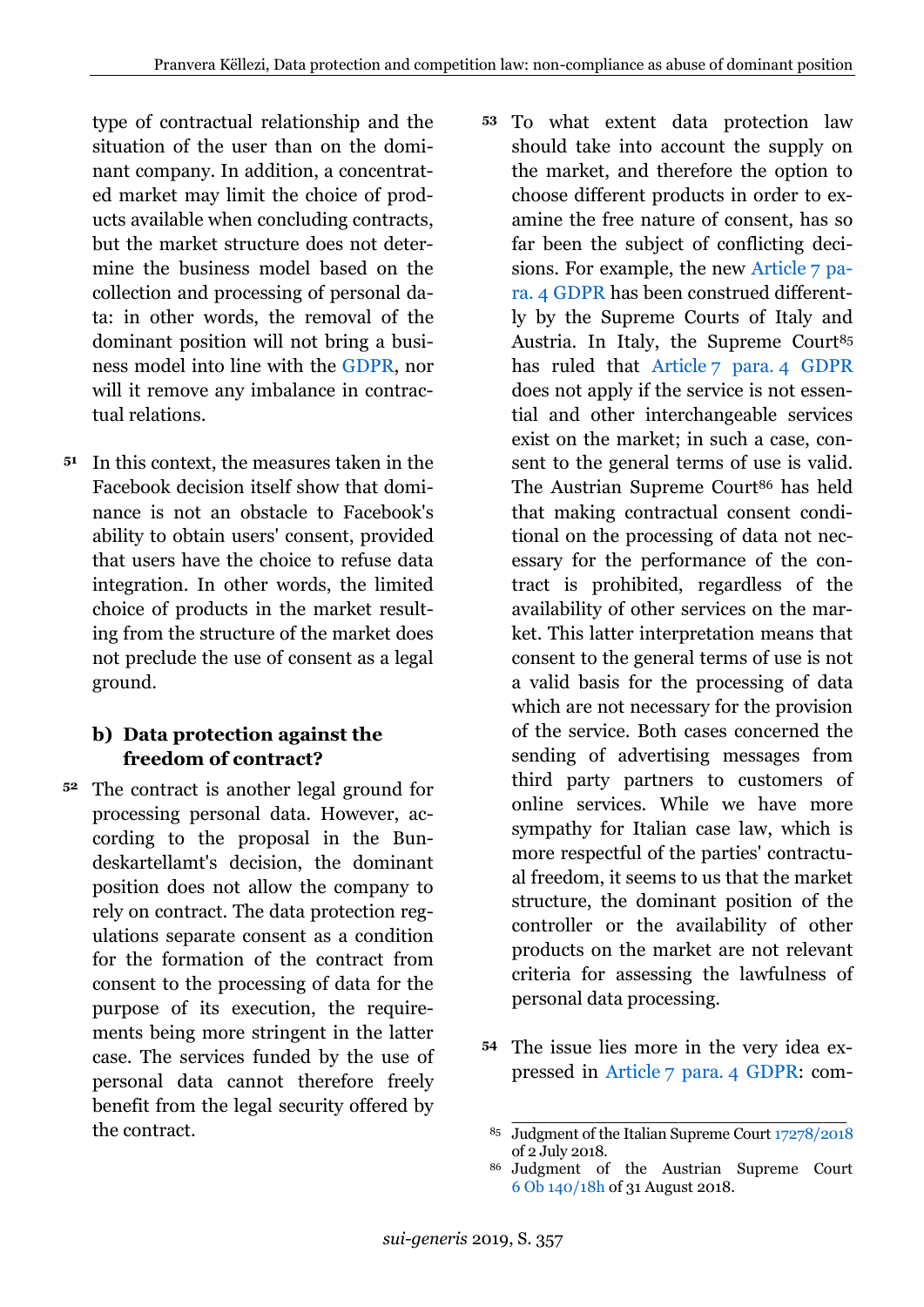panies and users do not benefit from the contractual freedom for data considered *not necessary* for the contract and the economic model of the company, thus legitimizing unlimited state interventions in the freedom of individuals and companies. This would mean that individuals cannot pay with personal data considered as unnecessary. The Advocate General's opinion in the *Planet49* case addresses these concerns by first clarifying that the prohibition of bundled consent is not absolute.<sup>87</sup> Secondly, it considers that, since the provision of personal data constitutes the user's main obligation in order to be able to participate in a service (a promotional game), the processing of such personal data by third-party companies (sponsors) should be considered as *necessary* for participation in the service, which in turn makes consent valid.<sup>88</sup> The scope of the offer on the market was not relevant for its analysis. Finally, through a process of objectification of the subject matter of the contract and increased requirements on consent, Article [7 para.](https://perma.cc/YXD5-P85J) 4 [GDPR](https://perma.cc/YXD5-P85J) can even be used as a basis for establishing an obligation to provide a service, as in the case of the proposal to no longer allow *cookie walls*. 89

#### **c) Dominance and legitimate interest**

The use of dominance as a ground for **55** disqualifying the preponderance of the legitimate interest of the company is even more doubtful, as the test of the balancing of interest should remain focused on the needs of the company's business and the harm caused to individuals by data processing. The position of the controller on the market does not provide any useful information to judge whether the company's interest is legitimate or not, or to judge whether any possible harm is being caused to individuals: the power to impose one's own interest on an individual<sup>90</sup> does not increase or reduce the legitimacy of the interest itself. The argument on the imbalance of power, on the other hand, becomes much more relevant when the status of individuals is taken into account: the example of employees, students, patients,<sup>91</sup> children or other vulnerable population groups may require specific regulation.

# <span id="page-15-0"></span>**IV. Concluding remarks**

- The Facebook decision is part of a trend **56** not to apply criteria relating to the functioning of the market in competition law, without providing real added value in terms of data protection.
- 57 The main suggestion of the Facebook decision is to integrate fundamental rights as a controlling mechanism of dominant companies. The government can thus freely restrict the freedoms of one party on the basis of the fundamental

\_\_\_\_\_\_\_\_\_\_\_\_\_\_\_\_\_\_\_\_\_\_\_\_\_\_\_\_ <sup>87</sup> [Opinion of Advocate General Maciej Szpunar](https://perma.cc/J4YS-2K6T) in case  $C-673/17$  (Planet49 GmbH) of 21 March 2019, pt 98. The ECJ judgment of 1 October 2019 in this case does not address the issue [\(C-673/17,](https://perma.cc/RWM3-2XKQ) pt 64).

<sup>88</sup> [Opinion of Advocate General Maciej Szpunar](https://perma.cc/J4YS-2K6T) in case [C-673/17](https://perma.cc/RWM3-2XKQ) (Planet49 GmbH) of 21 March 2019, pt 99.

<sup>89</sup> Zuiderveen Borgesius/Kruikemeier/Boerman/Helberger, Tracking Walls, Take-It-Or-Leave-It Choices, the GDPR, and the ePrivacy Regulation, *EDPL* 2017(3), p. 1.

\_\_\_\_\_\_\_\_\_\_\_\_\_\_\_\_\_\_\_\_\_\_\_\_\_\_\_\_ <sup>90</sup> WP 217, Opinion 06/2014 on the notion of legitimate interests of the data controller under [Arti](https://perma.cc/FUT8-DTKZ)[cle 7 of Directive 95/46/EC,](https://perma.cc/FUT8-DTKZ) p. 41.

<sup>91</sup> Ibidem.